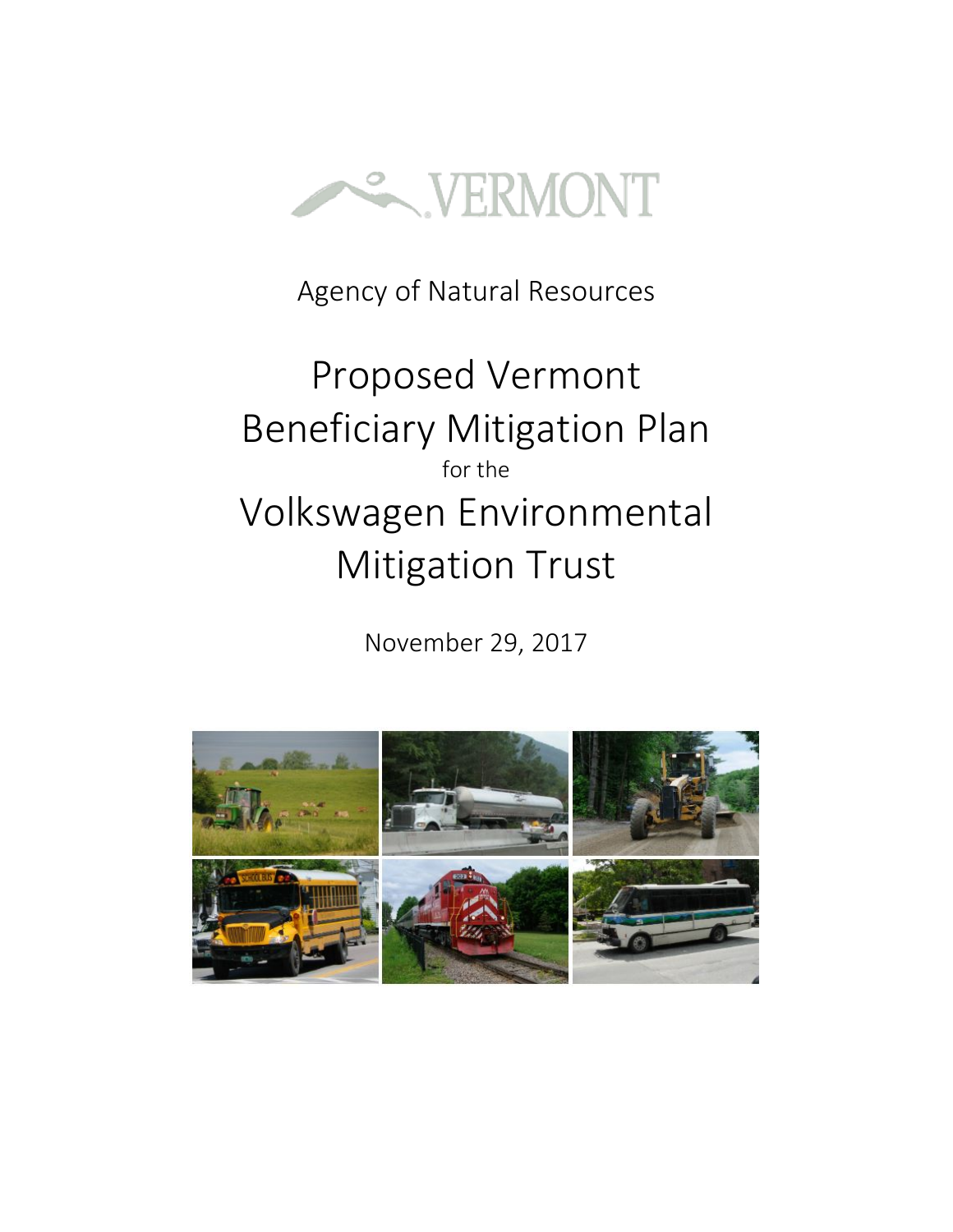### TABLE OF CONTENTS

| Section I: Vermont's Overall Goal for Use of the Environmental Mitigation Trust Allocation  9  |  |
|------------------------------------------------------------------------------------------------|--|
|                                                                                                |  |
| Section II: Eligible Mitigation Action Categories and Proposed Funding Allocations11           |  |
| Light Duty Electric Vehicle Supply Equipment (electric and hydrogen fuel cell supply) 12       |  |
|                                                                                                |  |
| Diesel Non-Road Equipment: Forklifts and Airport Ground Support Equipment 13                   |  |
|                                                                                                |  |
|                                                                                                |  |
|                                                                                                |  |
| Section III: Consideration of Impact of Funding Priorities on Air Quality in Areas that Bear a |  |
|                                                                                                |  |
|                                                                                                |  |
|                                                                                                |  |
|                                                                                                |  |
|                                                                                                |  |
|                                                                                                |  |
|                                                                                                |  |

| Figure 3 - Proposed Funding Allocation for Eligible Mitigation Project Categories 12 |  |
|--------------------------------------------------------------------------------------|--|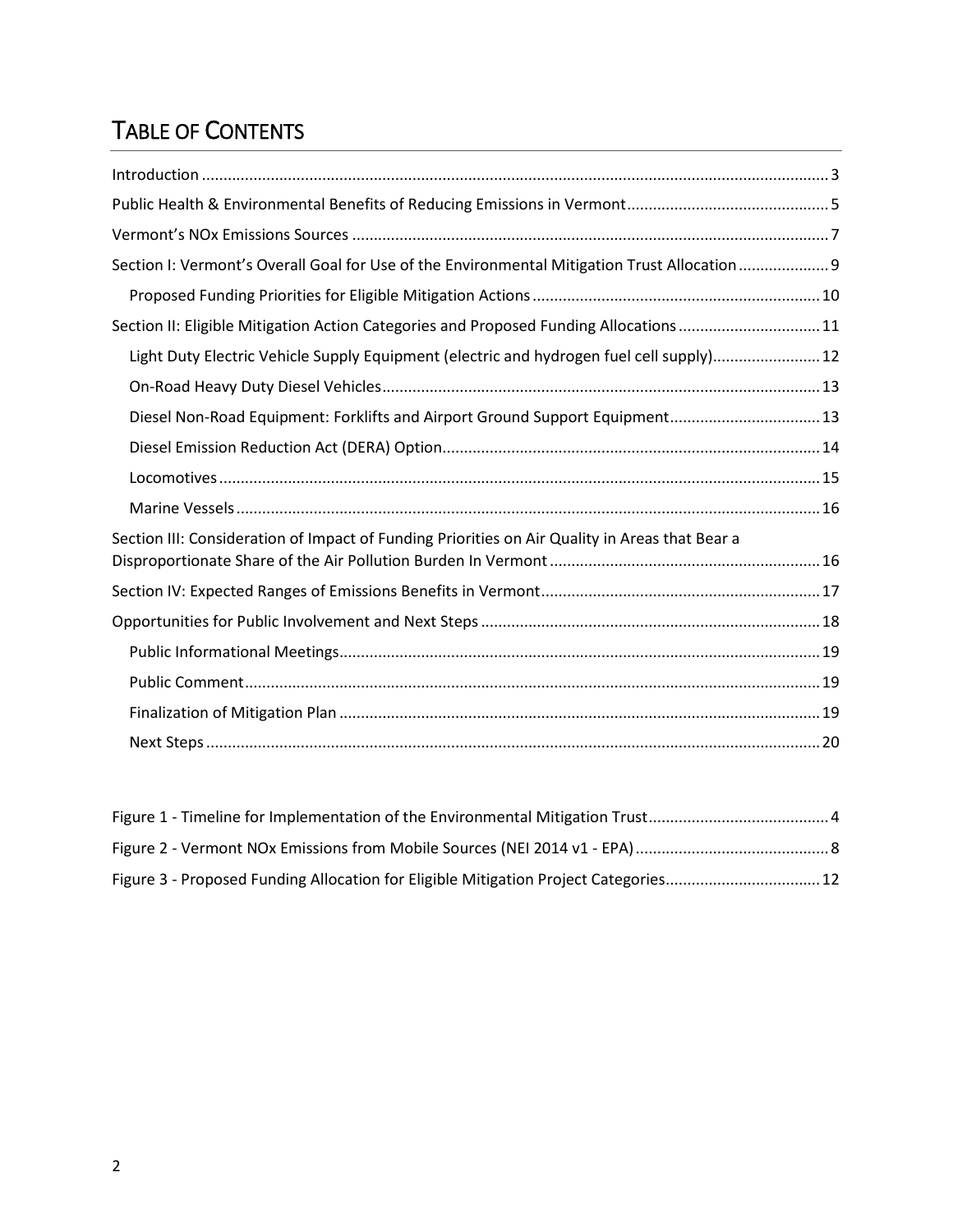### <span id="page-2-0"></span>**INTRODUCTION**

On June 28, 2016, the U.S. Department of Justice filed with the U.S. District Court, Northern District of California, a Partial Consent Decree that resolves claims against Volkswagen (VW) for violating the Clean Air Act by selling approximately 500,000 vehicles containing 2.0-liter diesel engines equipped with devices designed to defeat emission controls. These defeat devices caused increased emissions of nitrogen oxides (NOx), resulting in adverse impacts to air quality and increased risk of associated harmful health and environmental impacts. On October 25, 2016, the Court approved the Partial Consent Decree that requires VW to:

- 1. buy back or modify emission controls on at least 85 percent of the subject vehicles,
- 2. invest \$2 billion to promote the use of zero emission vehicles and infrastructure, and
- 3. establish and fund a \$2.7 billion Environmental Mitigation Trust.

In late December of 2016, a settlement involving similar claims for 83,000 Volkswagen vehicles containing 3.0-liter diesel engines equipped with defeat devices was reached, which includes an additional \$225 million towards the Environmental Mitigation Trust (EMT).

According to the court-approved partial settlement, the purpose of the EMT is to fund eligible projects to mitigate the harm caused by the excess NOx emitted by the affected VW vehicles. Specifically, Appendix D-2 of the Partial Consent Decree states:

*"Trust Purpose. It shall be the purpose of the Mitigation Trust to fund Eligible Mitigation Actions to be proposed and administered by the Beneficiaries subject to the requirements of the Consent Decree and this Trust Agreement. The goal of each Eligible Mitigation Action shall be to achieve reductions of NOx emissions in the United States."*

The partial settlement is structured to provide jurisdictions with the ability to select and implement mitigation actions eligible for funding by the EMT. The EMT will be administered by Wilmington Trust, an independent trustee that has been appointed by the court. The final mitigation trust agreement was filed with the court in September of 2017, and the Trust Effective Date occurred on October 2, 2017. Vermont filed its Beneficiary Certification Form on November 1, 2017, which begins the process that allows Vermont to have access to its allocation of the EMT as a beneficiary.

Vermont's allocation of the EMT is \$18.7 million. Vermont anticipates that funds will be available for Eligible Mitigation Actions in mid-2018 (See Figure 1). Vermont may request one-third of its total allocation during the first year, or two-thirds of its allocation during the first two years after the EMT is funded. Non-government and government entities will be eligible to apply for funding to implement Eligible Mitigation Projects. Vermont will have 10 years to request their allocation of the EMT and implement mitigation actions.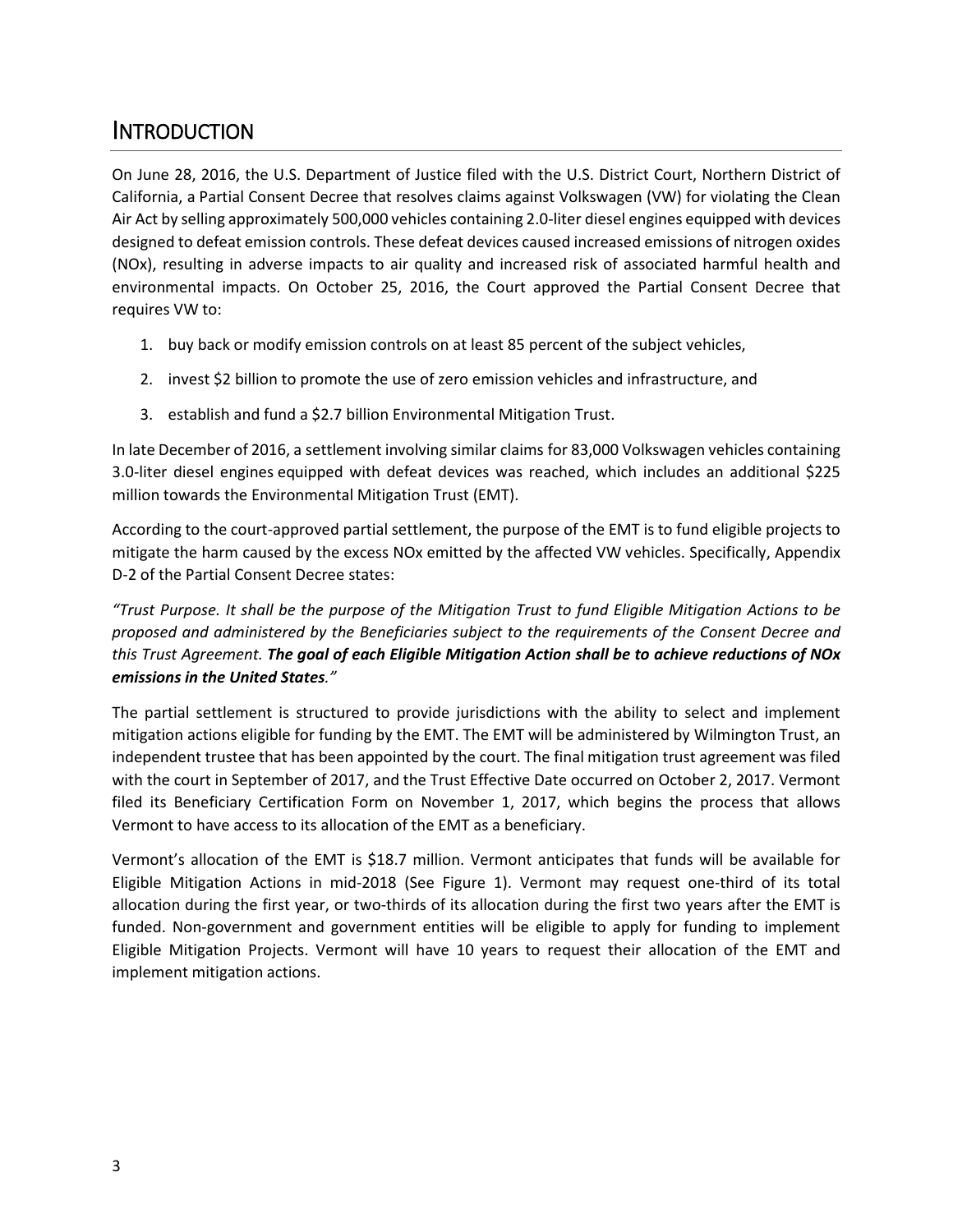#### <span id="page-3-0"></span>**Figure 1 - Timeline for Implementation of the Environmental Mitigation Trust**



In accordance with Appendix D of the Partial Consent Decree, Vermont must file a Beneficiary Certification Form agreeing to the terms of the Partial Consent Decree. Following acceptance of the Certification Form by the Trustee, Vermont must file a Beneficiary Mitigation Plan (BMP). Prior to submittal to the Trustee, the BMP must be made available for public review and comment, and must specifically describe:

- $\checkmark$  Section I: Vermont's overall goal for the use of its allocation under the EMT;
- $\checkmark$  Section II: The categories of Eligible Mitigation Actions that Vermont anticipates will be appropriate to achieve the stated overall goal, and the preliminary assessment of the percentages of funds anticipated to be used for each type of Eligible Mitigation Action;
- $\checkmark$  Section III: How Vermont will consider the potential beneficial impact of the selected Eligible Mitigation Actions on air quality in areas that bear a disproportionate share of the air pollution burden within Vermont; and
- $\checkmark$  Section IV: The expected ranges of emission benefits Vermont estimates will be realized by implementation of the Eligible Mitigation Actions to be prioritized.

Vermont's Proposed BMP includes all the required elements listed above and provides the Trustee and the public with an understanding of Vermont's current challenges in addressing NOx emissions. The Proposed BMP does not provide details about the funding process for eligible projects, as those are being negotiated with Wilmington Trust and have not been finalized yet. Information about the funding process for projects will be made available to the public when it is finalized. While not a required element of the BMP, Vermont's proposed BMP does discuss, in Section I, proposed project priorities that will be used to inform the development of project selection criteria and prioritization for eligible mitigation actions.

The proposed BMP presents an opportunity for the public to review the required elements of the BMP and proposed project priorities, and submit comments about the content of the BMP to the State of Vermont. Information about how to comment on the proposed BMP is included at the end of this document.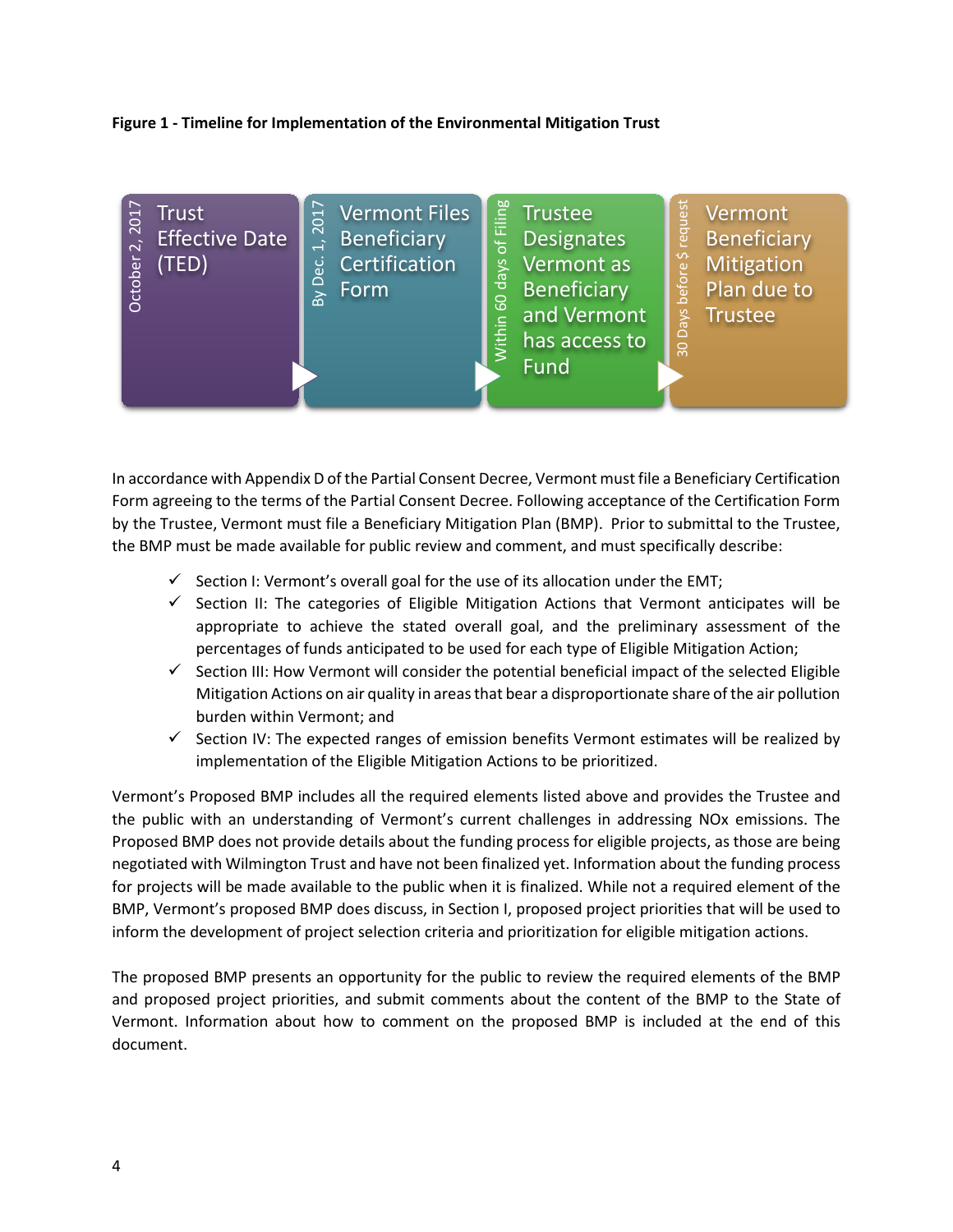# <span id="page-4-0"></span>PUBLIC HEALTH & ENVIRONMENTAL BENEFITS OF REDUCING EMISSIONS IN **VERMONT**

The primary objective of the Environmental Mitigation Trust (EMT) is to reduce emissions of nitrogen oxides (NOx) from mobile sources, and to mitigate the excess NOx emissions that were released to the atmosphere through the operation of diesel vehicles equipped with illegal emissions controls/defeat device software. The unlawful actions by Volkswagen (VW) resulted in drastic increases in NOx emissions from their light duty diesel engines, of up to 40 times the EPA standard. [1](#page-4-1) Even without deliberate attempts to circumvent emissions controls, emissions from diesel engines adversely impact public and environmental health across the U.S. each year.

Reducing public exposure to emissions from diesel-powered engines is an ongoing challenge and priority. Despite the adoption of more stringent emissions standards for new heavy-duty on-road and nonroad vehicles and equipment, millions of existing diesel engines continue to emit substantial quantities of air pollutants such as NOx, fine particulate matter (PM<sub>2.5</sub>), air toxics, volatile organic compounds (VOCs) and greenhouse gases. Each of these pollutants presents a distinct set of challenges and risks to public health and the environment.

#### **Nitrogen Oxides and Related Pollutants Associated with Diesel Engine Exhaust**

- NOx are a group of highly-reactive compounds that pose direct human health impacts, such as irritation of the respiratory tract, and the worsening or triggering of asthma.<sup>[2](#page-4-2)</sup> These gases are also important precursor pollutants that undergo complex chemical reactions in the atmosphere to form other air pollutants of concern, such as fine particulate matter (PM<sub>2.5</sub>), ground-level ozone (also known as smog), and nitric acid (HNO<sub>[3](#page-4-3)</sub>). NOx also contributes to the formation of acid rain<sup>3</sup> and visibility impairment (haze)<sup>[4](#page-4-4)</sup> in Vermont. Each year, diesel engines emit more than half of the mobile source-related NOx emissions in Vermont (Figure 2).[5](#page-4-5)
- Fine particulate matter ( $PM_{2.5}$ ) is emitted both directly from the exhaust of diesel engines, and formed through secondary reactions involving NOx and other atmospheric pollutants. The PM<sub>2.5</sub> emitted directly in diesel exhaust is largely comprised of many different chemicals adsorbed to tiny particles of elemental (black) carbon. These microscopic particles can be inhaled deeply into the lungs, and / or transferred into the bloodstream, resulting in significant health problems.<sup>[6](#page-4-6)</sup> Specifically, diesel exhaust particles affect lungs by directly stimulating the nerves, causing a reflex

<span id="page-4-1"></span> <sup>1</sup> EPA – News release: [https://www.epa.gov/newsreleases/volkswagen-spend-147-billion-settle-allegations-cheating-emissions](https://www.epa.gov/newsreleases/volkswagen-spend-147-billion-settle-allegations-cheating-emissions-tests-and-deceiving)[tests-and-deceiving](https://www.epa.gov/newsreleases/volkswagen-spend-147-billion-settle-allegations-cheating-emissions-tests-and-deceiving)

<span id="page-4-2"></span><sup>&</sup>lt;sup>2</sup> EPA – Basic Information about NO<sub>2</sub> webpage: [https://www.epa.gov/no2-pollution/basic-information-about](https://www.epa.gov/no2-pollution/basic-information-about-no2#Effects)[no2#Effects](https://www.epa.gov/no2-pollution/basic-information-about-no2#Effects)

<span id="page-4-3"></span><sup>3</sup> EPA – Acid Rain webpage:<https://www.epa.gov/acidrain/what-acid-rain>

<span id="page-4-4"></span><sup>4</sup> EPA – Fact Sheet: [https://www.epa.gov/sites/production/files/2016-02/documents/fs\\_2005\\_6\\_15.pdf](https://www.epa.gov/sites/production/files/2016-02/documents/fs_2005_6_15.pdf)

<span id="page-4-5"></span><sup>5</sup> EPA – NEI 2014:<https://www.epa.gov/air-emissions-inventories/2014-national-emissions-inventory-nei-data>

<span id="page-4-6"></span><sup>&</sup>lt;sup>6</sup> EPA - Health and Environmental Effects of Particulate Matter (PM) website: [https://www.epa.gov/pm](https://www.epa.gov/pm-pollution/health-and-environmental-effects-particulate-matter-pm)[pollution/health-and-environmental-effects-particulate-matter-pm](https://www.epa.gov/pm-pollution/health-and-environmental-effects-particulate-matter-pm)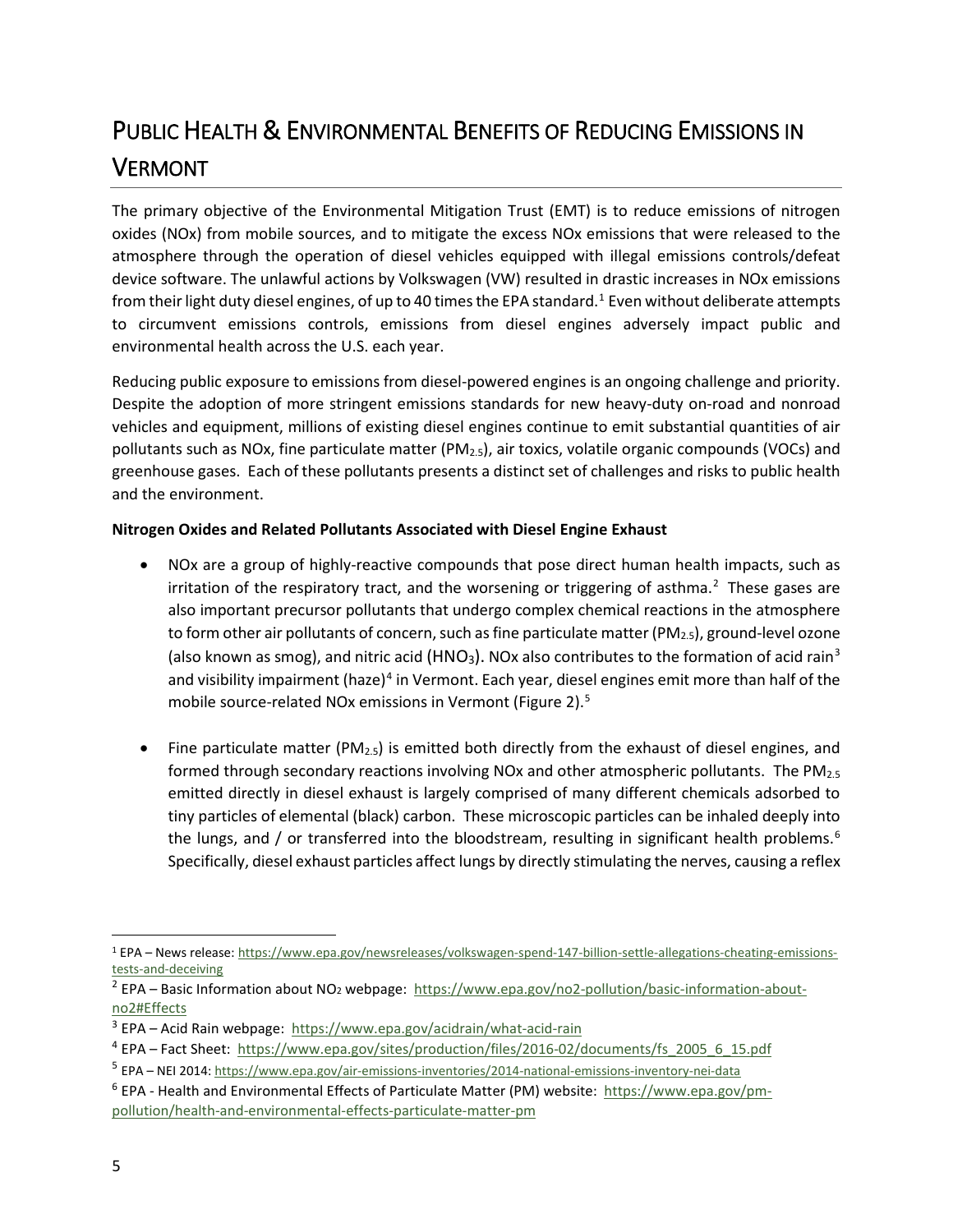response in the airways and consequent reduction in lung function.<sup>[7](#page-5-0)</sup> Negative health impacts range from premature death in individuals with heart or lung disease, to worsened asthma, to increased incidence of non-fatal heart attacks.<sup>[8](#page-5-1)</sup> There is also considerable evidence that diesel exhaust is likely a carcinogen.<sup>[9](#page-5-2)</sup> Elevated concentrations of PM<sub>2.5</sub> in the atmosphere also contribute to increased scattering and absorption of light, which can result in regional haze that noticeably reduces the visibility and clarity of distant objects. In addition, the black carbon which largely makes up diesel exhaust has also been identified as a powerful short-lived climate forcer that contributes to accelerated global warming by facilitating greater absorption of solar energy near the Earth's surface.

- Ground-level ozone (also known as smog) is created through complex chemical reactions between NOx and VOCs in the presence of sunlight. Diesel (and other) engines emit large quantities of both NOx and VOCs during their operation that can result in enhanced ozone formation. Breathing air with elevated concentrations of ozone is especially harmful to children, the elderly, and people of all ages who have asthma and other respiratory impairments. Breathing ozone can trigger a variety of health issues ranging from coughing, to chest pain, to reduced lung function or damage.<sup>10</sup> Elevated ground-level ozone concentrations also can result in damage to sensitive vegetation, crops, and ecosystems.
- Nitric acid ( $HNO<sub>3</sub>$ ) is formed when NOx emissions react with water, oxygen, and other chemicals in the atmosphere. Nitric acid, as well as sulfuric acid  $(H_2SO_4)$  formed from another pollutant associated with diesel exhaust, sulfur dioxide ( $SO<sub>2</sub>$ ), result in acid precipitation, better known as acid rain. Acid precipitation has negatively impacted many of Vermont's aquatic and terrestrial ecosystems.<sup>[11](#page-5-4)</sup> The majority of NOx and  $SO<sub>2</sub>$  that cause acid rain originates from burning fossil fuels, including the diesel fuel burned in on-road and non-road vehicles.

#### **Other Key Pollutants Emitted from Diesel Vehicles**

- Carbon monoxide (CO) is created through incomplete combustion of materials, including diesel fuel. At high enough concentrations indoors, this colorless, odorless gas can lead to dizziness, confusion, unconsciousness, and death. Although levels of this magnitude are not likely in the outdoor air, CO can still negatively impact the health of those with some types of cardiovascular diseases.
- $\bullet$  SO<sub>2</sub> emitted from diesel fuel combustion can result in the formation of sulfuric acid that causes acid precipitation.  $SO_2$  can harm the respiratory tract, impair breathing, and can react with other compounds in the atmosphere, resulting in reduced visibility (haze). Regulatory fuel standards

<span id="page-5-0"></span> $^7$  Ryan K. Robinson, Mark A. Birrell, John J. Adcock, Michael A. Wortley, Eric D. Dubuis, Shu Chen, Catriona M. McGilvery, Sheng Hu, Milo SP. Shaffer, Sara J. Bonvini, Sarah A. Maher, Ian S. Mudway, Alexandra E. Porter, Chris Carlsten, Teresa D. Tetley, Maria G. Belvisi. Mechanistic Link between Diesel Exhaust Particles and Respiratory Reflexes. Journal of Allergy and Clinical Immunology, 2017; DOI: 10.1016/j.jaci.2017.04.038

<span id="page-5-1"></span><sup>8</sup> EPA website - Health and Environmental Effects of Particulate Matter (PM): [https://www.epa.gov/pm](https://www.epa.gov/pm-pollution/health-and-environmental-effects-particulate-matter-pm)[pollution/health-and-environmental-effects-particulate-matter-pm](https://www.epa.gov/pm-pollution/health-and-environmental-effects-particulate-matter-pm)

<span id="page-5-2"></span><sup>9</sup> Region 1: EPA New England – Diesel Particulate Matter"<https://www3.epa.gov/region1/eco/airtox/diesel.html>

<span id="page-5-3"></span><sup>10</sup> EPA Ozone Basics: <https://www.epa.gov/ozone-pollution/ozone-basics#effects>

<span id="page-5-4"></span><sup>&</sup>lt;sup>11</sup> Acid Rain in the 21<sup>st</sup> Century:<http://dec.vermont.gov/sites/dec/files/wsm/mapp/docs/AcidRainFactSheetTemplateC.pdf>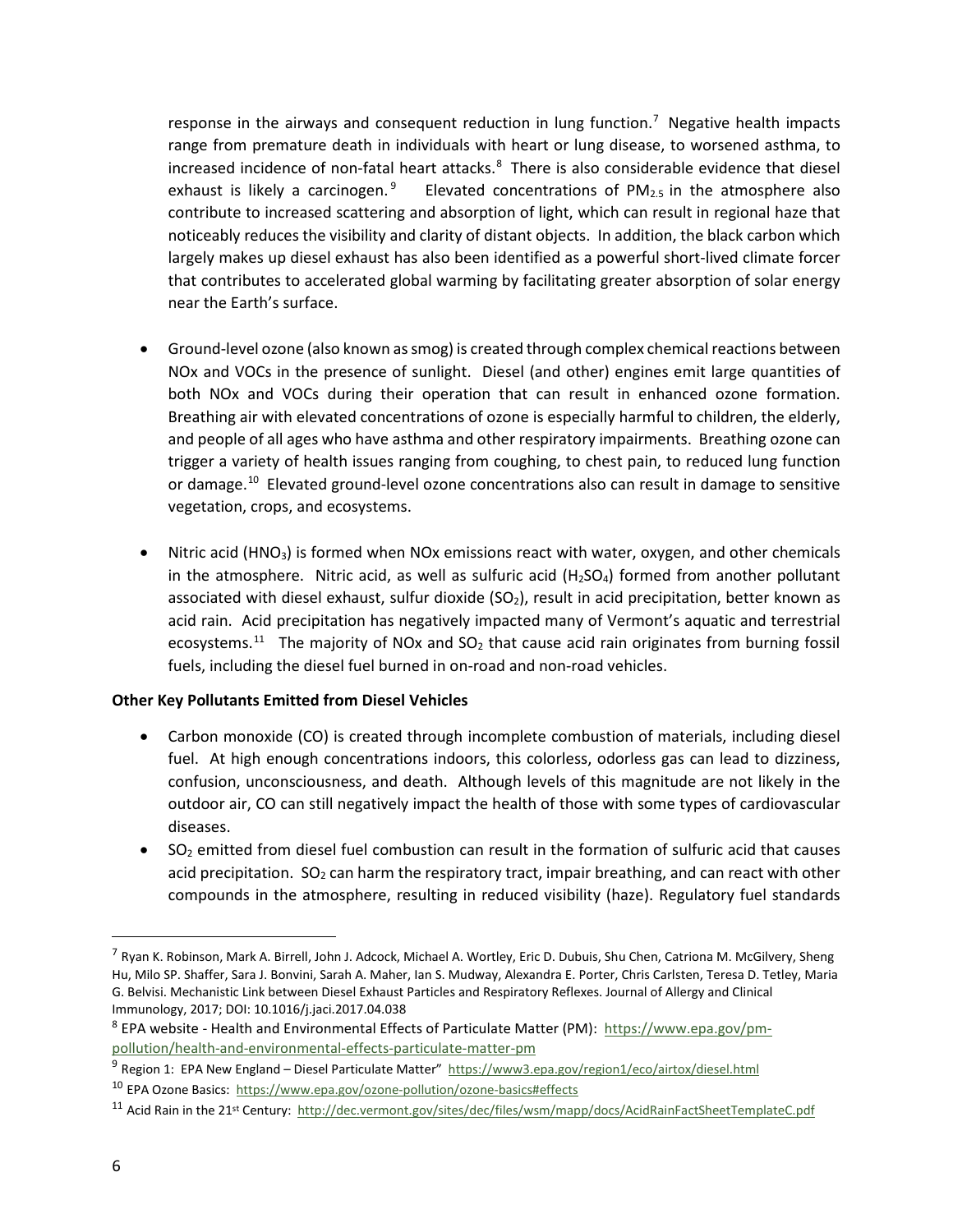aimed at reducing sulfur levels in diesel fuel have made a marked reduction in emissions of this pollutant in recent years.

- Air toxics are pollutants known or suspected to cause cancer, or result in other serious health impacts, and environmental degradation. Diesel engines emit significant quantities of many air toxics, including known or suspected carcinogens like benzene, formaldehyde, and diesel particulates. Programs and initiatives effective at reducing emissions of air toxics, include projects to replace older diesel engines, or deploy pollution control technology in diesel fleets.
- Carbon dioxide  $(CO_2)$  is a long-lived greenhouse gas responsible for the greatest amount of anthropogenic climate change since the industrial revolution. It is emitted from burning diesel and other fuels, and the amount of  $CO<sub>2</sub>$  depends on the amount of carbon present in the fuel. Even though diesel vehicles frequently consume less fuel per mile driven than their gasoline counterparts, diesel fuel combustion emits about 15% more  $CO<sub>2</sub>$  per gallon than gasoline.

As required by the Consent Decree, the EMT will focus on projects that result in NOx emissions reductions; however, it will provide an excellent opportunity to achieve other air quality co-benefits that are associated with NOx reductions, such as corresponding decreases in concentrations of ozone,  $PM_{2.5}$ , SO<sub>2</sub>, CO, diesel particulate matter and  $CO<sub>2</sub>$ , through simultaneous multi-pollutant emissions reductions. Diesel engines tend to have relatively long service lives, with ever-increasing emissions as the engines deteriorate over time. EMT projects that result in replacement or repowering of the older, more polluting diesel-powered vehicles with newer, more advanced technologies will result not only in reduced NOx emissions, but also reductions in a suite of other harmful air pollutants (described above) that are associated with diesel engines. EMT projects also will further Vermont's efforts to mitigate the emissions that contribute to anthropogenic climate change. Repowering and replacement projects will result in reduced emissions of black carbon, a potent climate forcer and likely carcinogen, from diesel exhaust. In addition, a portion of the mitigation fund can be used for electric vehicle supply equipment (EVSE), which will help reduce greenhouse gas and other air pollutant emissions by providing additional infrastructure to facilitate the expanded use of electric vehicles. The electricity provided by the EVSE projects will reflect a generation mix having a comparatively low emissions rate, and an increasing supply of clean renewable energy.

### <span id="page-6-0"></span>VERMONT'S NOX EMISSIONS SOURCES

Vermont mobile sources, covered within the categories of Eligible Mitigation Actions, have annual NOx emissions of approximately 8,700 tons.<sup>12</sup> This total includes emissions from on-road heavy duty diesel vehicles, non-road equipment, locomotives, and commercial marine vessels, and on-road light duty gasoline and diesel vehicles. NOx emissions from light duty gasoline vehicles have been included in the eligible mobile sources total since a portion of the mitigation fund can be used for electric vehicle supply equipment (EVSE), (electric charging equipment and hydrogen fuel cell supply) which will help to mitigate emissions from this source category (although light duty vehicles themselves are not eligible for replacement/repower). Of the eligible categories (see Section II), on-road light duty gasoline and diesel vehicles accounted for the highest percentage of emissions at 37%, with on-road heavy duty diesel vehicles as the second highest source category at 26% of the total. Mobile non-road equipment was the

<span id="page-6-1"></span> <sup>12</sup> EPA – NEI 2014[: https://www.epa.gov/air-emissions-inventories/2014-national-emissions-inventory-nei-data](https://www.epa.gov/air-emissions-inventories/2014-national-emissions-inventory-nei-data)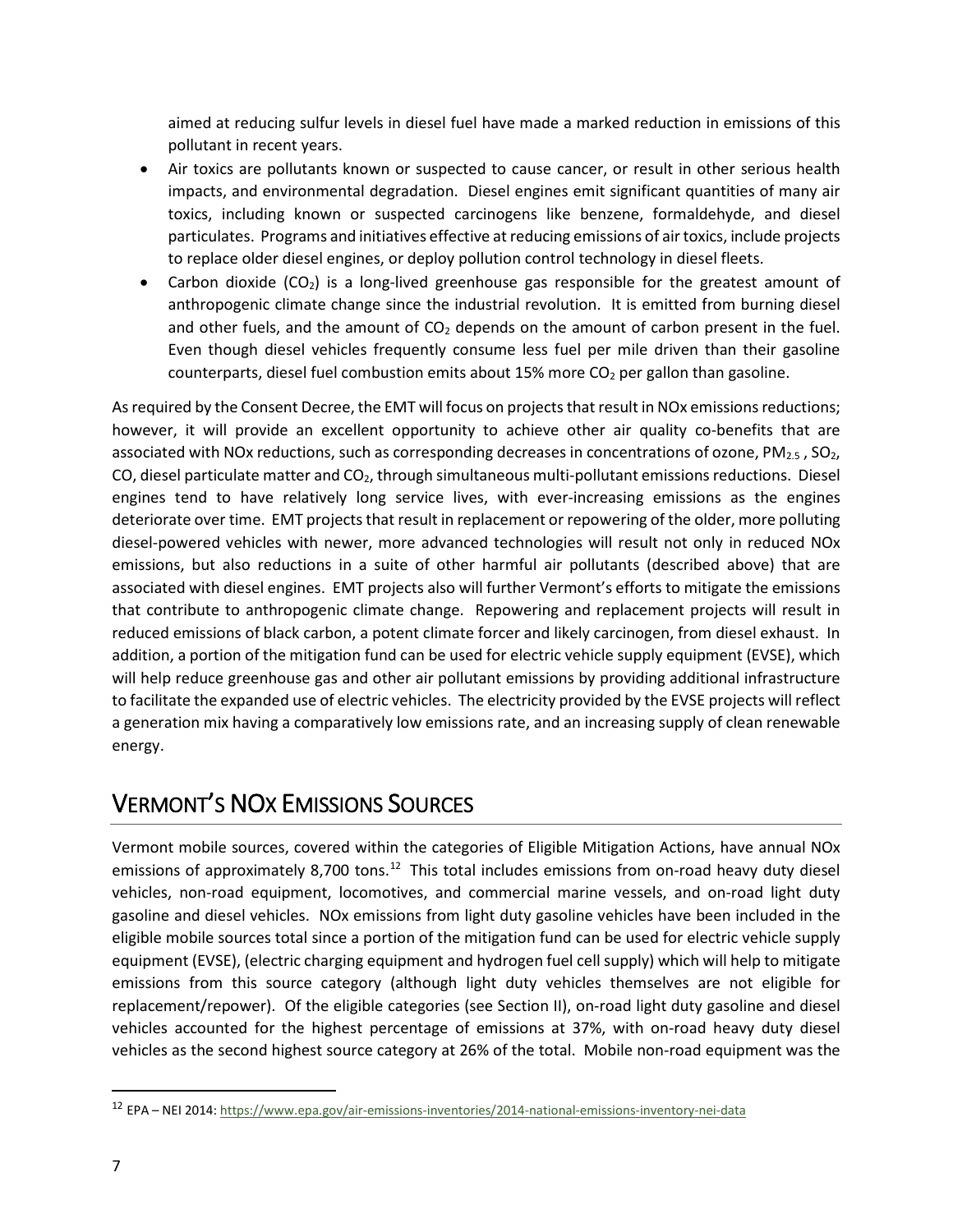next largest contributor at 19%, followed by locomotives and commercial marine vessels (Figure 2). The on-road heavy duty diesel vehicles category is mostly comprised of large freight trucks, transit buses, shuttle buses, and school buses, the non-road diesel category is made up of vehicles such as construction equipment, logging equipment, and farming equipment, and the on-road light duty fleet consists of gasoline and diesel-powered passenger cars and light trucks.



<span id="page-7-0"></span>Figure 2 - Vermont NOx Emissions from Mobile Sources (NEI 2014 v1 - EPA)

#### *Note: Totals may not sum exactly due to independent rounding*

A substantial fraction of the diesel NOx emissions (Figure 2) are attributable to the operation of older engines and technologies. By replacing these older vehicles with newer models, equipped with more advanced technologies, and certified to much stricter emissions standards, or producing no tailpipe emissions, significant progress can be made in reducing NOx emissions in the state. Engine upgrades decrease emissions and provide potential fuel efficiency improvements.

Currently, there are three main initiatives in Vermont focusing on the reduction of emissions from diesel engines:

- The Diesel Emissions Reduction Program (DERA)<sup>[13](#page-7-1)</sup> is the primary initiative. This program is administered by the Vermont Department of Environmental Conservation, Air Quality and Climate Division, Mobile Sources Section, and provides funding and technical assistance for vehicle and equipment replacements, as well as idle reduction and exhaust control retrofit technologies.
- Vermont Idle-Free Fleets, which is a free online training for Vermont diesel truck and bus drivers and fleet managers about the benefits of idling reduction, and the Vermont Vehicle Inspection and Maintenance program.
- The Vehicle Inspection and Maintenance program mandates an annual inspection to ensure that vehicles in Vermont meet safety standards, and that light duty car and truck components that

<span id="page-7-1"></span> <sup>13</sup> VT DEC – Mobile Sources[: http://dec.vermont.gov/air-quality/mobile-sources](http://dec.vermont.gov/air-quality/mobile-sources)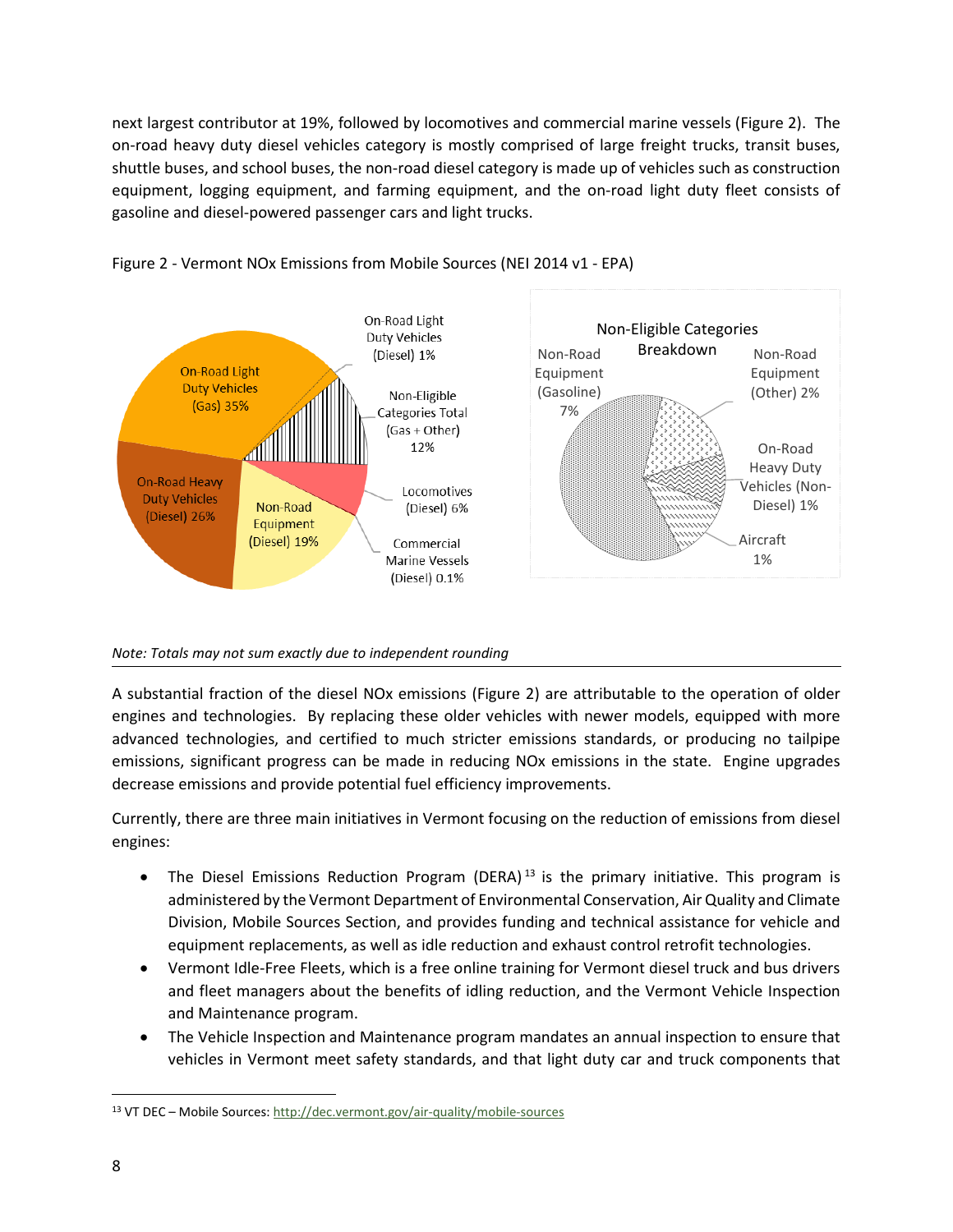reduce emissions are functioning properly. Although the Inspection and Maintenance program does not focus exclusively on diesel vehicles, it does reduce diesel emissions by ensuring the emissions reduction equipment is operational in applicable vehicles registered in the state. The recent introduction of an electronic data collection and management system (known as the Automated Vehicle Inspection Program or AVIP) is providing significant benefits including improved accuracy, reduced fraud, more efficient and effective enforcement, elimination of existing paperwork, enabling effective communication with inspection stations, and reduced costs to the state.

Funding assistance for eligible NOx mitigation projects provides a valuable opportunity to significantly augment existing activities to reduce diesel emissions of NOx, as well as other pollutants such as air toxics and greenhouse gas emissions from the transportation sector in Vermont. Mobile sources are the largest contributor to emissions of these pollutants in the state, and accordingly are a fundamental area of focus for the mitigation of air pollution to protect human health and the environment.

# <span id="page-8-0"></span>SECTION I: VERMONT'S OVERALL GOAL FOR USE OF THE ENVIRONMENTAL **MITIGATION TRUST ALLOCATION**

Overall Goal: Vermont will work to implement its Trust allocation under the EMT to:

- **REDUCE** NOx emissions from mobile sources, eligible for replacement or repower, in the most cost-effective way possible;
- **DEMONSTRATE** market viability of all-electric or other NOx mitigating alternatively fueled heavy-duty and transit vehicles; and
- **MAXIMIZE** public and private investment in electric vehicle charging infrastructure.

Cost effective NOx reductions can be achieved by prioritizing projects that provide the lowest cost per pound of NOx reduction achieved within each eligible mitigation action category described in Section II of this document. Vermont plans to balance implementation of projects that will improve air quality and maximize cost-effective NOx reductions in Vermont with the second prong of the goal: incentivizing replacement with all-electric or other NOx mitigating alternative fuels to achieve co-benefits of NOx reduction. The third prong of the goal focuses on light-duty vehicle charging, which is a reflection of Vermont's proposal to use 15% of its trust allocation (the maximum allowed under the Trust Agreement) to fund electric vehicle charging stations in strategic locations across Vermont. Proposed project funding priorities are discussed below and will be developed further in the future to prioritize the funding of projects.

Vermont's overall goal is grounded in the assessment of:

- **EXECUTE:** Current NOx emissions from mobile sources;
- Existing air quality and regulatory programs in Vermont geared towards emission reductions from mobile sources;
- Equity considerations for distribution of funds throughout the entire state;
- Locations where populations are most vulnerable to the health impacts of air pollution due to background air quality, exposure to diesel emissions, and individual risk factors;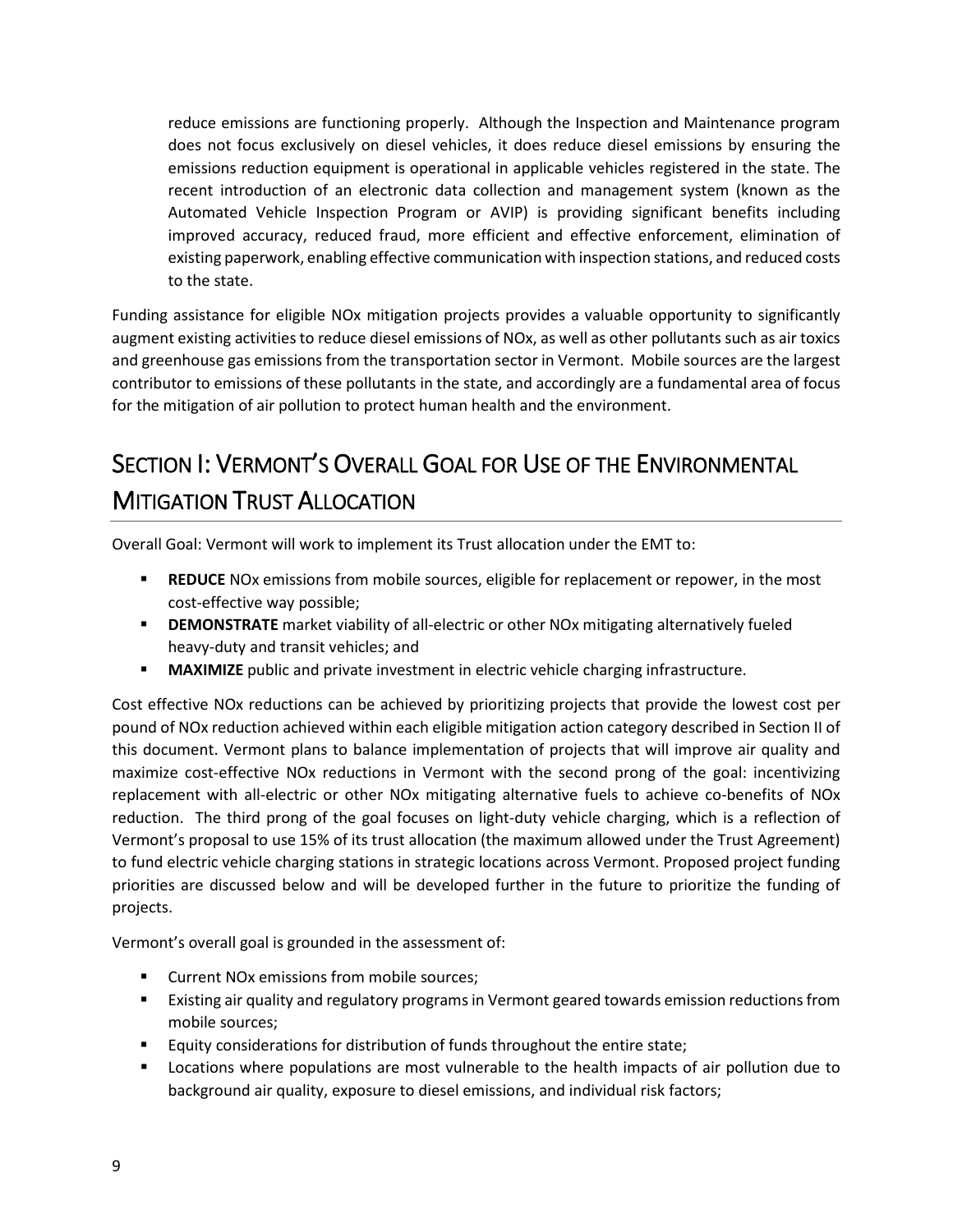- **The capacity for certain mobile source sectors to implement programs in a timely and efficient** manner; and
- **The air quality issues unique to Vermont given its largely rural landscape.**

While the Proposed BMP ensures that the greatest air quality benefit in terms of NOx emission reductions is achieved, it will also reduce public exposure to various air pollutants, including ground level ozone, or smog.

#### <span id="page-9-0"></span>PROPOSED FUNDING PRIORITIES FOR ELIGIBLE MITIGATION ACTIONS

Proposed funding priorities are meant to inform Vermont's eventual development of detailed project qualification, prioritization, and selection criteria. The funding priorities, while not required to be articulated in the BMP, will be vital in shaping the project selection criteria and will ensure that projects funded support Vermont's overall goal outlined in this Section.

- Project qualification will be based on a proposed project's compliance with the Eligible Mitigation Actions (see Section II) described in Appendix D of the partial settlement.
- Project prioritization will be based on funding priorities that consider whether certain categories of eligible mitigation actions should be funded before others, given time critical applicability factors, such as eligible model years.
- Project selection criteria will be based primarily on Vermont's overall goal for use of its allocation of the EMT, as described above, project funding priorities that are ultimately selected, and other ideas explored in this document.

Actual expenditures from Vermont's allocation of the EMT will also be dependent upon interest levels and the number of applications received.

Proposed funding priorities include, but are not limited to the following:

- Projects designed to achieve the greatest NOx emission reduction or offset per amount funded through the EMT (i.e., capital cost effectiveness in dollars/pound).
- Projects that support the market development of all-electric or NOx mitigating alternative fuels.
- Projects demonstrating that the replacement/repower if funded would occur earlier than it normally would have.
- Project proposals for replacement or repower of older model year engines, to take advantage of the limited model year applicability in some Eligible Mitigation Actions.
- Projects that include a cost share above and beyond the minimum required, especially in the case of heavy-duty electrification projects where the cost of the technology is expected to become lower as the technology advances.
- Projects that affect public transportation and result in increased ridership and/or expanded routes and schedule.
- Projects in areas that receive a disproportionate quantity of air pollution from diesel fleets such as but not limited to schools, rail yards, truck stops, airports, terminals, and bus depots.
- Projects that can be implemented efficiently and within 18 months of approval.
- Projects with verified funding (i.e., for projects that require a cost share) or leveraged funding.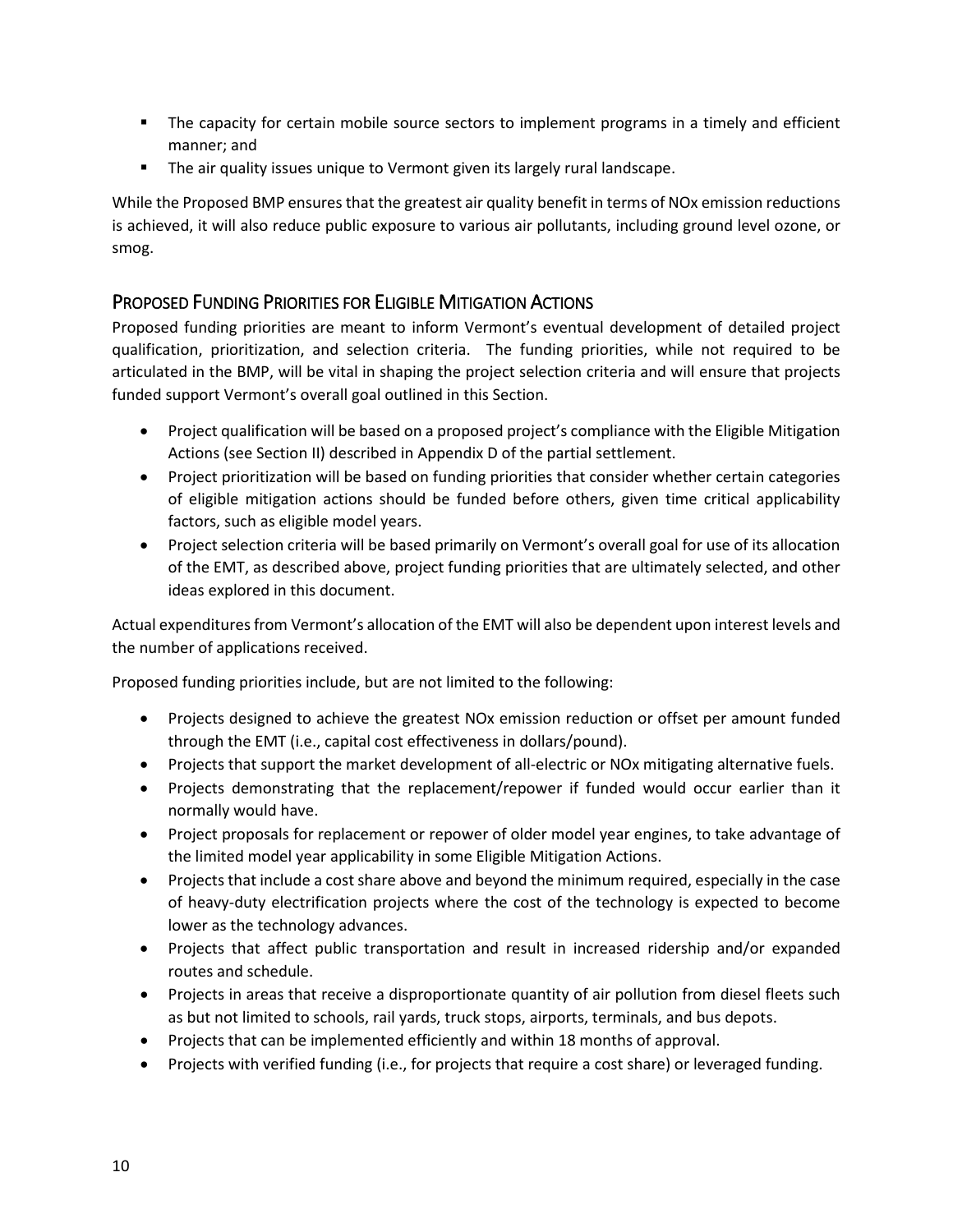- Projects that ensure feasibility of deployment and technology that can be supported in continued operation for the life of the equipment/vehicle.
- Projects that promote other statewide energy, environmental and economic development goals, such as the Comprehensive Energy Plan and the Zero Emissions Vehicle MOU and Multi-State Action Plan.
- Projects that result in emissions and air quality co-benefits, such as a reduction in greenhouse gas, particulate matter, and other emissions.
- Project proposals from government and non-government entities with demonstrated experience and existing administrative and programmatic structure in place for implementing diesel emission reduction projects.
- Projects demonstrating feasible and supported all-electric powered alternatives in each mobile source sector.
- Project proposals for electric replacement or repower that demonstrate coordination with the local utilities, and charging of these electric replacements or repowers is managed to promote affordability of the electric system by ensuring projects are not adding to peak demand.
- Project proposals that target investments in locations that maximize health benefits to populations most vulnerable to the health impacts of air pollution – youngest, oldest, compromised respiratory and cardiovascular systems – and over-burdened and under-resourced communities.
- Project proposals for electric vehicle replacement/repower or electric vehicles supply equipment where charging stations or infrastructure are powered by the cleanest available energy sources.

It is important to note that this BMP is a living document and will continue to be updated over the life of the EMT. Proposed funding priorities are subject to change based on public input, air quality or other data, interest from project proponents, and other applicable factors. Funding priorities are not necessarily project selection criteria, but will be used to shape the project prioritization and selection criteria that will be used to decide which projects to fund from Vermont's allocation of the EMT.

# <span id="page-10-0"></span>SECTION II: ELIGIBLE MITIGATION ACTION CATEGORIES AND PROPOSED FUNDING ALLOCATIONS

The categories of Eligible Mitigation Actions deemed appropriate to achieve the stated goal in this plan are based on mobile source NOx emission sources for Vermont (Figure 2). Actual expenditures from the EMT will also take into account the overall goal and funding priorities stated in Section 1, the level of interest in a particular project category, the type and number of applications received, and other factors discussed in this document.

Expenditures from the EMT can only be used for eligible non-government and government mitigation projects that are specified in Appendix D-2 of the Partial Consent Decree. Cost sharing caps for expenditures on non-government owned vehicles and equipment are specified in Appendix D-2 of the Partial Consent Decree and cannot be exceeded. The following categories of Eligible Mitigation Actions, including anticipated benefits, are expected to be appropriate to achieve the overall goal of Vermont's BMP.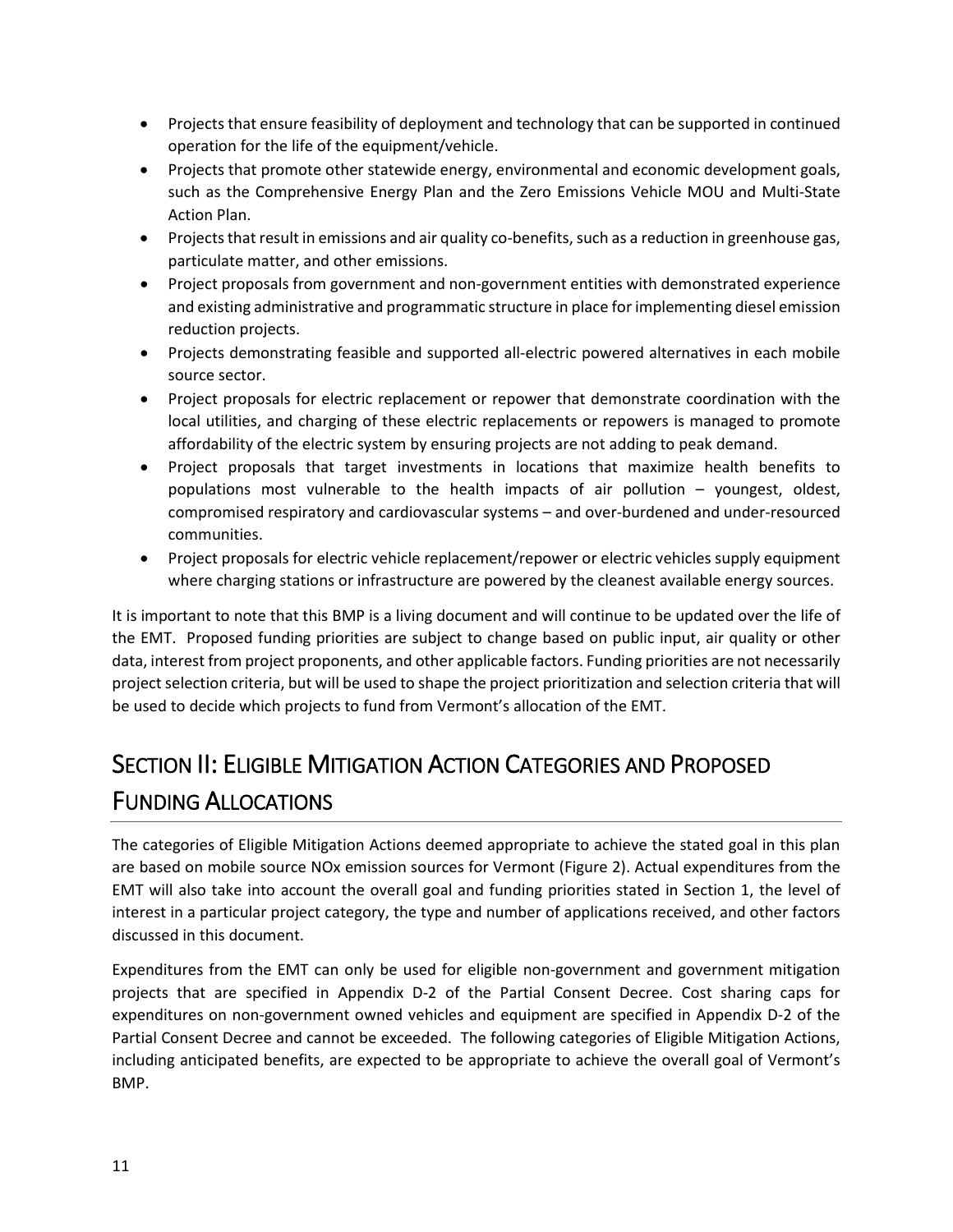| <b>Eligible Project Category</b>                           | <b>Funding Allocation</b><br>Percentage |
|------------------------------------------------------------|-----------------------------------------|
| <b>Light Duty Electric Vehicle Supply Equipment (EVSE)</b> | 15%                                     |
| <b>On-Road Heavy Duty Diesels</b>                          | 43%                                     |
| <b>Non-Road Equipment (including DERA projects)</b>        | 31%                                     |
| <b>Locomotives and Marine Vessels</b>                      | 11%                                     |

#### <span id="page-11-1"></span>*Figure 3 - Proposed Funding Allocation for Eligible Mitigation Project Categories*

#### <span id="page-11-0"></span>LIGHT DUTY ELECTRIC VEHICLE SUPPLY EQUIPMENT (ELECTRIC AND HYDROGEN FUEL CELL SUPPLY)

The light duty vehicle fleet generates the largest percentage of NOx emissions from mobile sources in the state, approximately 3,500 tons, or 37% of the total in 2014. Light duty vehicle replacement/repower in this sector are not eligible under Appendix D-2. VW has committed to directly address the affected 2.0 and 3.0-liter diesel vehicles as outlined in Appendices A and B of the partial consent order through a buyback and recall program which is currently underway. However, NOx mitigation efforts in the light duty vehicles fleet can be advanced through the installation of electric vehicle supply equipment (EVSE).

Up to 15% of the available funding may be used to install EVSE. This will help to advance the adoption of electric vehicles and the electric vehicle market throughout the state. This plan proposes to utilize the total allowable funds (15% of Vermont's Trust allocation) for the deployment of EV charging infrastructure to help offset emissions from the light-duty vehicle sector (both diesel and non-diesel).

**Eligible Mitigation Action Types:** The acquisition, installation, operation and maintenance of new light duty zero emission vehicle supply equipment, also referred to as Electric Vehicle Supply Equipment (EVSE), including:

- Level 1, Level 2 or fast charging equipment (or analogous successor technologies) that is in a public place, workplace, or multi-unit dwelling and is not consumer light duty EVSE (i.e., not located at a private residential dwelling that is not a multi-unit dwelling), and
- Hydrogen fuel cell vehicle supply equipment includes hydrogen dispensing equipment capable of dispensing hydrogen at a pressure of 70 megapascals (MPa) (or analogous successor technologies) that is located in a public place.

#### **Expenditures for EVSE:**

- Up to 100% of the cost to purchase, install and maintain eligible light duty electric vehicle supply equipment that will be available to the public at a Government owned property.
- Up to 80% of the cost to purchase, install and maintain eligible light duty electric vehicle supply equipment that will be available to the public at a Non-Government owned property.
- Up to 60% of the cost to purchase, install and maintain eligible light duty electric vehicle supply equipment that is available at a workplace but not to the general public.
- Up to 60% of the cost to purchase, install and maintain eligible light duty electric vehicle supply equipment that is available at a multi-unit dwelling but not to the general public.
- Up to 33% of the cost to purchase, install and maintain eligible light duty hydrogen fuel cell vehicle supply equipment capable of dispensing at least 250 kg/day that will be available to the public.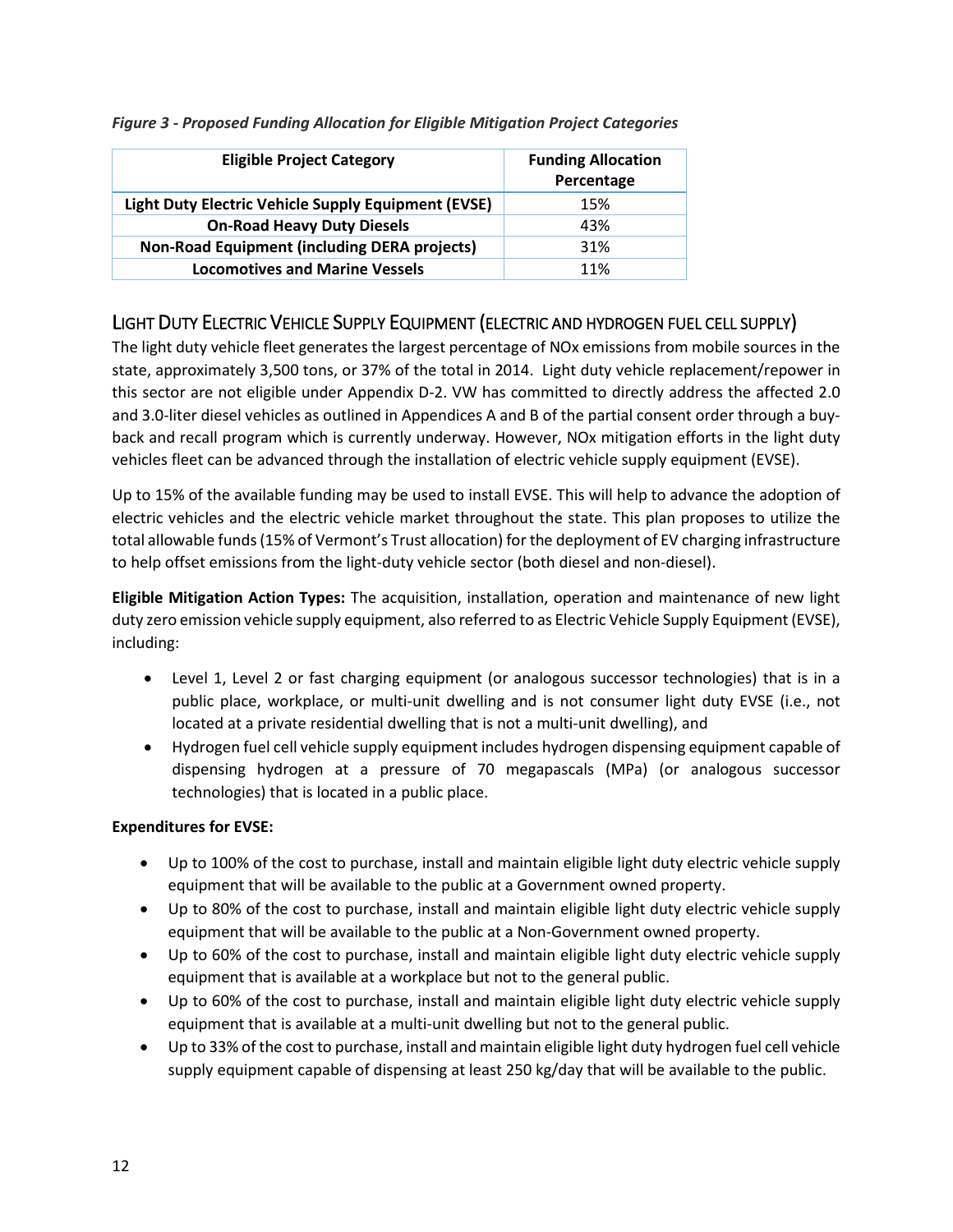• Up to 25% of the cost to purchase, install and maintain eligible light duty hydrogen fuel cell vehicle supply equipment capable of dispensing at least 100 kg/day that will be available to the public.

#### <span id="page-12-0"></span>ON-ROAD HEAVY DUTY DIESEL VEHICLES

On-Road Heavy Duty Diesel Vehicles emitted over 2,500 tons of NOx in Vermont in 2014. This makes them the second largest contributor of NOx from the mobile sources sector, behind on-road light duty gaspowered vehicles and the largest source of diesel emissions in the state, at just over 26% of the total NOx emissions. Taking into account the proposed goals and priorities listed in Section I of this document, Vermont proposes to allocate 43% of Vermont's EMT allocation to On-Road Heavy Duty Diesel Vehicles.

#### **Eligible Mitigation Action Types:**

- Class 8 Local Freight Trucks (Eligible Large Trucks);
- Class 4-8 School Bus, Shuttle Bus or Transit Bus (Eligible Buses); and
- Class 4-7 Local Freight Trucks (Eligible Medium Trucks).

Eligible trucks (engine model years 1992-2009) and eligible buses (engine model year 2009 and older) may be repowered with any new diesel or alternative fueled engine or all-electric engine, or may be replaced with any new diesel or alternative fueled or all-electric vehicle, with the model year in which the eligible mitigation action occurs or one engine model year prior.

#### **Expenditures for Non-Government Owned Eligible Large and Medium Trucks, and Eligible Buses:**

- Up to 40% of the cost of a repower with a new diesel or alternative fueled engine, including the costs of installation of such engine.
- Up to 25% of the cost of a new diesel or alternative fueled vehicle.
- Up to 75% of the cost of a repower with a new all-electric engine, including the costs of installation of such engine, and charging infrastructure associated with the new all-electric engine.
- Up to 75% of the cost of a new all-electric vehicle, including charging infrastructure associated with the new all-electric vehicle.

#### **Expenditures for Government Owned Eligible Large and Medium Trucks, and Eligible Buses:**

- Up to 100% of the cost of a repower with a new diesel or alternative fueled engine, including the costs of installation of such engine.
- Up to 100% of the cost of a new diesel or alternative fueled vehicle.
- Up to 100% of the cost of a repower with a new all-electric engine, including the costs of installation of such engine, and charging infrastructure associated with the new all-electric engine.
- Up to 100% of the cost of a new all-electric vehicle, including charging infrastructure associated with the new all-electric vehicle.

#### <span id="page-12-1"></span>DIESEL NON-ROAD EQUIPMENT: FORKLIFTS AND AIRPORT GROUND SUPPORT EQUIPMENT

Non-Road diesel equipment accounted for nearly 20% of NOx emissions from mobile sources in Vermont in 2014. Although not all categories which comprise this percentage are eligible under Appendix D-2, additional project categories which contribute to this sector are potentially eligible through the Diesel Emissions Reduction Act (DERA) option listed below. Vermont proposes to allocate 31% of its Trust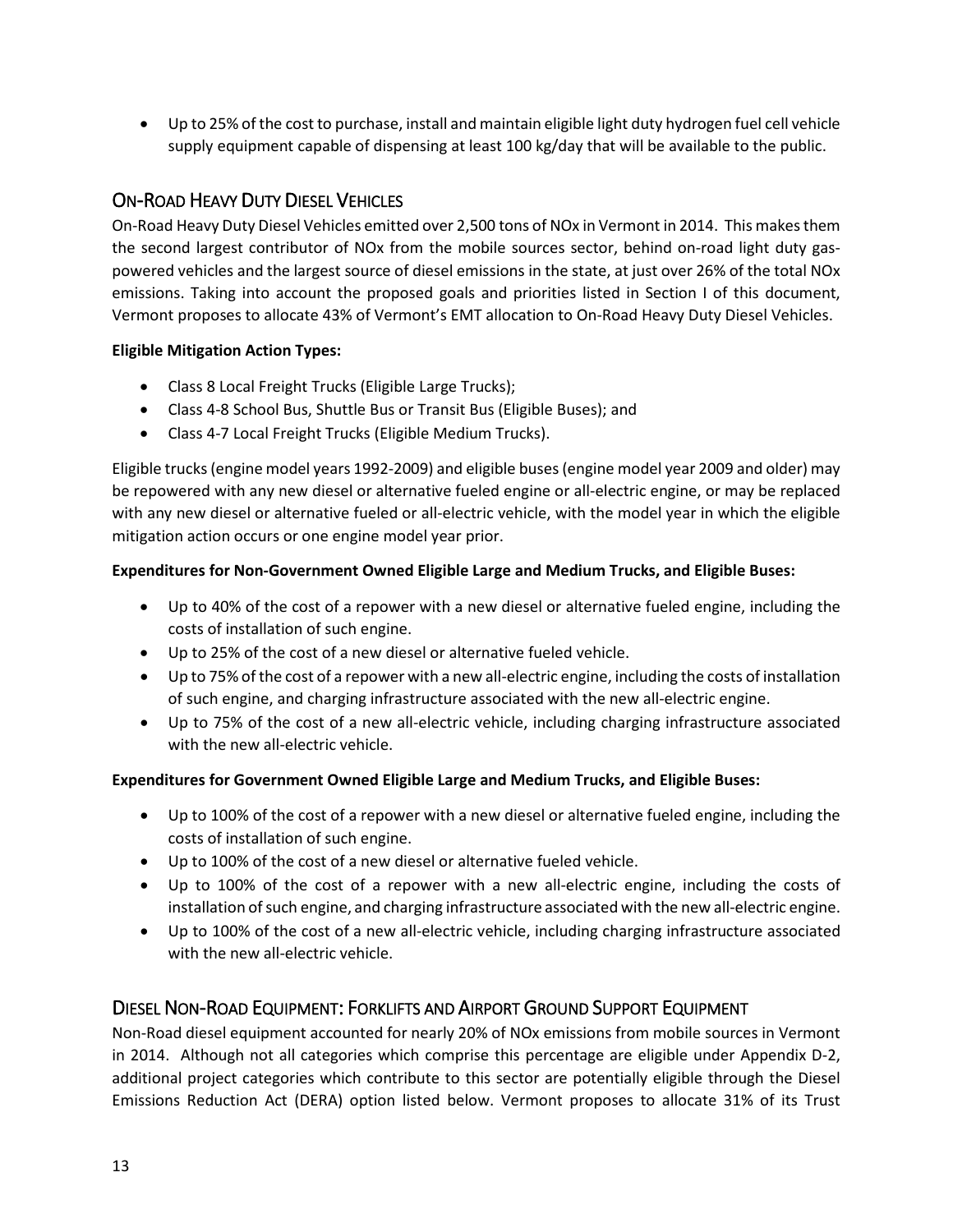allocation towards a combination of Airport Ground Support Equipment, Forklifts, and other non-road equipment eligible under the DERA option (described below).

**Eligible Mitigation Action Types:** Airport Ground Support Equipment and Forklifts.

Eligible airport ground support equipment includes Tier 0, Tier 1, or Tier 2 diesel powered equipment; and uncertified, or certified to 3 grams per brake horsepower-hour (g/bhp-hr) or higher emissions, spark ignition engine powered equipment. Eligible forklifts include reach stackers, side loaders, and top loaders with greater than 8,000 pounds lift capacity.

#### **Expenditures for Non-Government Owned Eligible Forklifts and Airport Ground Support Equipment:**

- Up to 75% of the cost of a repower with a new all-electric engine, including the costs of installation of such engine, and charging infrastructure associated with the new all-electric engine.
- Up to 75% of the cost of a new all-electric piece of equipment, including charging infrastructure associated with the new all-electric equipment.

#### **Expenditures for Government Owned Eligible Forklifts and Airport Ground Support Equipment:**

- Up to 100% of the cost of a repower with a new all-electric engine, including the costs of installation of such engine and charging infrastructure associated with the new all-electric engine.
- Up to 100% of the cost of a new all-electric piece of equipment, including charging infrastructure associated with the new piece of equipment.

#### <span id="page-13-0"></span>DIESEL EMISSION REDUCTION ACT (DERA) OPTION

Emissions related to the DERA option sector are difficult to quantify, as they are dependent upon the particular sources and sectors that are selected. Estimated emission reductions will be calculated based on specific sources and projects funded through the DERA program option. Vermont proposes to allocate 31.3% of its Trust allocation for a combination of eligible non-road equipment (airport ground support equipment and forklifts) and DERA eligible projects.

**Eligible Mitigation Action Types:** Under the State DERA Clean Diesel Grant Program, a larger variety of emission sources and projects become eligible to apply for funding. Actions not specifically enumerated as an eligible mitigation action in Appendix D-2, but otherwise eligible under DERA pursuant to all DERA guidance documents available through the EPA include, but not limited to, the following emission sources and project types:

#### *Additional Emission Sources*

- All On-Road Class 5-8
- Line-Haul Locomotives
- All Commercial Marine Vessels

#### *Additional Project Types*

- Exhaust Controls
- Engine Upgrades
- Non-Road Engine, Equipment & Vehicles used in agriculture, construction, cargo handling, mining, or energy production (including stationary generators)
- Cleaner Fuel Use
- Idle Reduction Technologies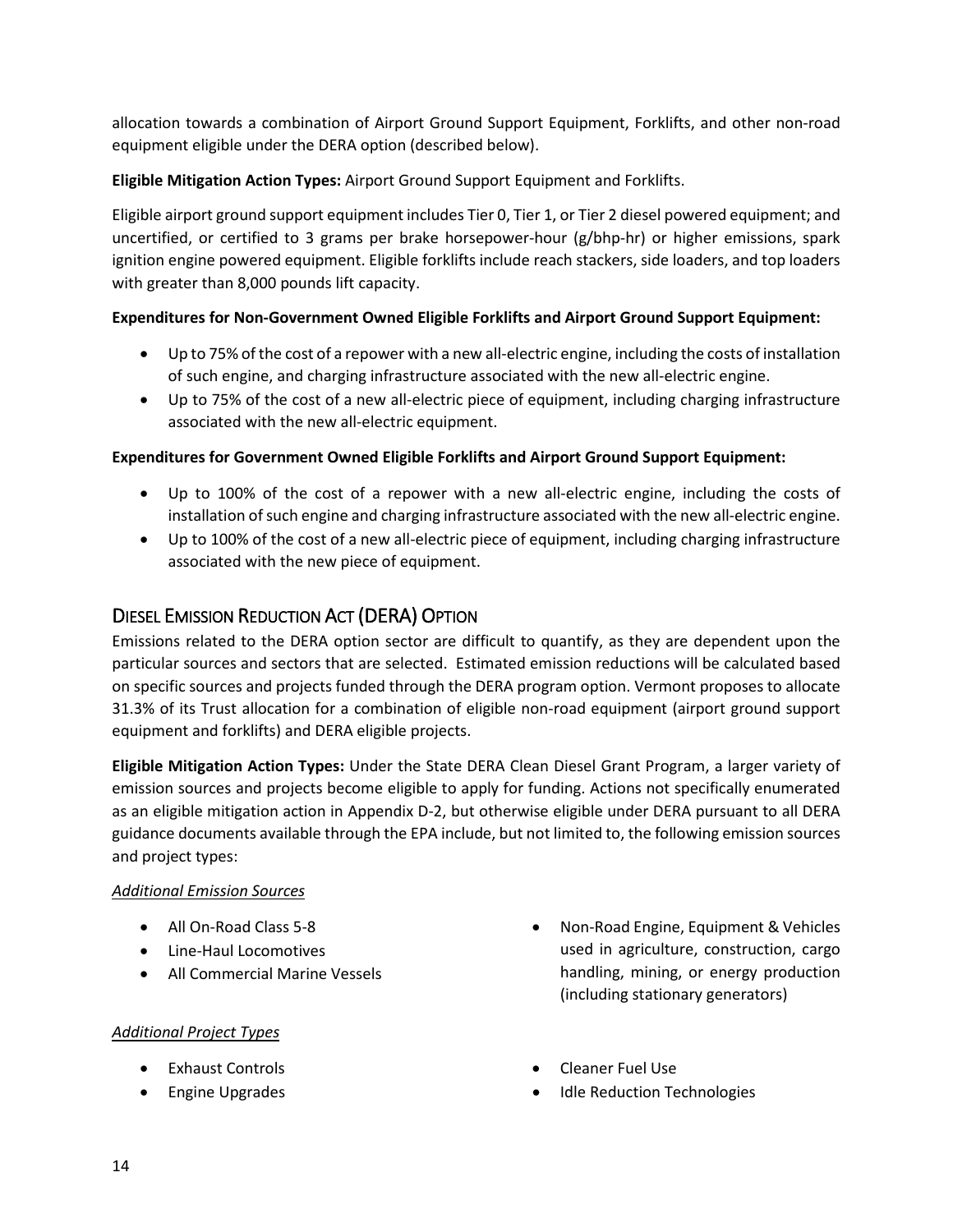• Aerodynamic Technologies and Low Rolling Resistance Tires

Any source type applying for grant funding will be subject to the requirements of the State DERA Program, including but not limited to general eligibility, project evaluation criteria, eligible project and administrative expenditures, cost-share, and funding restrictions. Although the DERA option may be used to fund projects that are ineligible under Appendix D-2, DERA requirements are generally more stringent and limiting than the eligibility criteria under Appendix D-2.

#### <span id="page-14-0"></span>LOCOMOTIVES

Locomotives contribute a relatively small percent of the mobile sources NOx total, estimated by EPA at around 634 tons in 2014. Freight switchers are the only eligible project type in the locomotives category in Appendix D-2, however other line-haul locomotives may be eligible through the DERA option. Given the variables associated with the NOx emissions estimate for locomotives in Vermont, Vermont proposes to allocate 11% of Vermont's Trust allocation to a combination of Locomotives (described below) and Marine Vessels.

#### **Eligible Mitigation Action Types:** Freight Switchers.

Eligible freight switchers include pre-Tier 4 switcher locomotives that operate 1,000 or more hours annually. Eligible freight switchers may be repowered with any new diesel or alternative fueled or allelectric engine(s) (including generator sets), or may be replaced with any new diesel or alternative fueled or all-electric (including generator sets) freight switcher, that is certified to meet the applicable EPA emissions standards (or other more stringent equivalent State standard) as published in the CFR for the engine model year in which the mitigation action occurs.

#### **Expenditures for Non-Government Owned Freight Switchers:**

- Up to 40% of the cost of a repower with a new diesel, alternative fuel engine(s) or generator sets, including the costs of installation of such engine(s).
- Up to 25% of the cost of a new diesel or alternative fuel freight switcher.
- Up to 75% of the cost of a repower with a new all-electric engine(s), including the costs of installation of such engine(s), and charging infrastructure associated with the new all-electric engine(s).
- Up to 75% of the cost of a new all-electric freight switcher, including charging infrastructure associated with the new all-electric freight switcher.

#### **Expenditures for Government Owned Freight Switchers:**

- Up to 100% of the cost of a repower with a new diesel or alternative fueled engine, including the costs of installation of such engine for freight switchers.
- Up to 100% of the cost of a new diesel or alternative fueled freight switcher.
- Up to 100% of the cost of a repower with a new all-electric engine(s), including the costs of installation of such engine(s), and charging infrastructure associated with the new all-electric engine(s).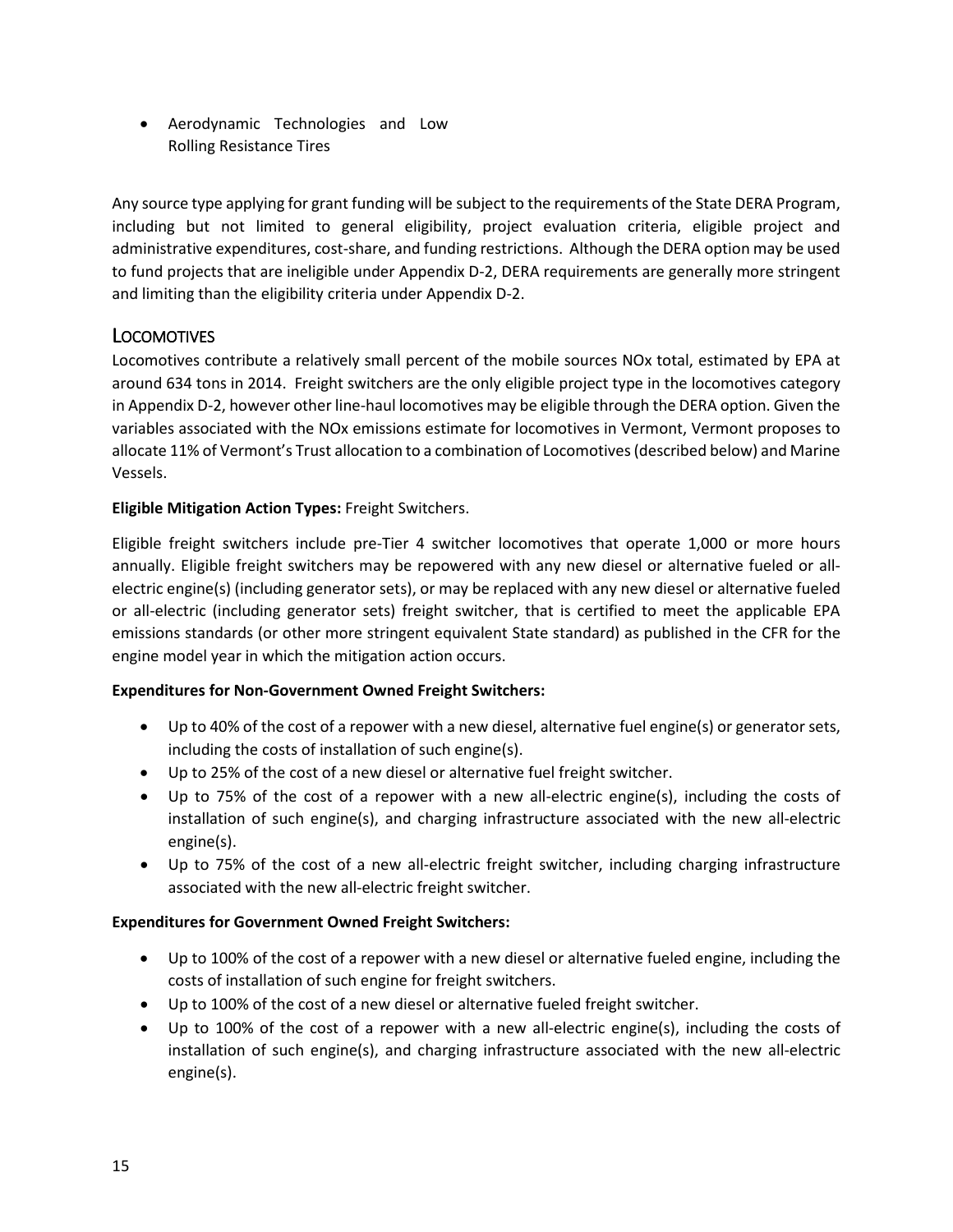• Up to 100% of the cost of a new all-electric freight switcher, including charging infrastructure associated with the new all-electric freight switcher.

#### <span id="page-15-0"></span>MARINE VESSELS

The percent contribution to mobile sources NOx emissions from Commercial Marine Vessels is very small in Vermont, estimated by EPA at only 0.1% of the total for 2014. Cumulative emissions for this sector are quite small, however on an individual basis replacement or repowering of a vessel could produce significant reductions in NOx. Given the variables associated with the NOx emissions estimate for marine vessels in Vermont, Vermont proposes to allocate 11% of Vermont's Trust allocation to a combination of Locomotives and Marine Vessels (described below).

#### **Eligible Mitigation Action Types:** Ferries.

Eligible ferries include those powered with unregulated, Tier 1, or Tier 2 marine engines. Eligible ferries may be repowered with any new Tier 3 or Tier 4 diesel or alternative fueled engines, or with all-electric engines, or may be upgraded with an EPA Certified Remanufacture System or an EPA Verified Engine Upgrade.

#### **Expenditures for Non-Government Owned Eligible Ferries:**

- Up to 40% of the cost of a repower with any new Tier 3 or Tier 4 diesel or alternative fuel engine(s), including the cost of installation of such engine(s).
- Up to 75% of the cost of a repower with any new all-electric engine(s), including the cost of installation of such engine(s).

#### **Expenditures for Government Owned Eligible Ferries:**

• Up to 100% of the cost of a repower with any new Tier 3 or Tier 4 diesel, alternative fuel, or allelectric engine(s), including the cost of the installation of such engine(s) and the charging infrastructure associated with the all-electric engine(s).

# <span id="page-15-1"></span>SECTION III: CONSIDERATION OF IMPACT OF FUNDING PRIORITIES ON AIR QUALITY IN AREAS THAT BEAR A DISPROPORTIONATE SHARE OF THE AIR POLLUTION BURDEN IN VERMONT

In addition to consideration of the eligible mitigation action category priorities, Vermont will give priority to projects located in areas that receive a disproportionate quantity of air pollution from diesel fleets, and that are most vulnerable to negative health impacts due to air quality, exposure to diesel emissions, and individual risk factors. Locations with concentrated diesel emissions include:

- Truck stops (e.g. places especially for truckers that are usually by a highway or interstate and that include a parking area, fueling services, and other facilities),
- Rail yards (e.g. places at which trains originate or terminate, or at which they are distributed or combined),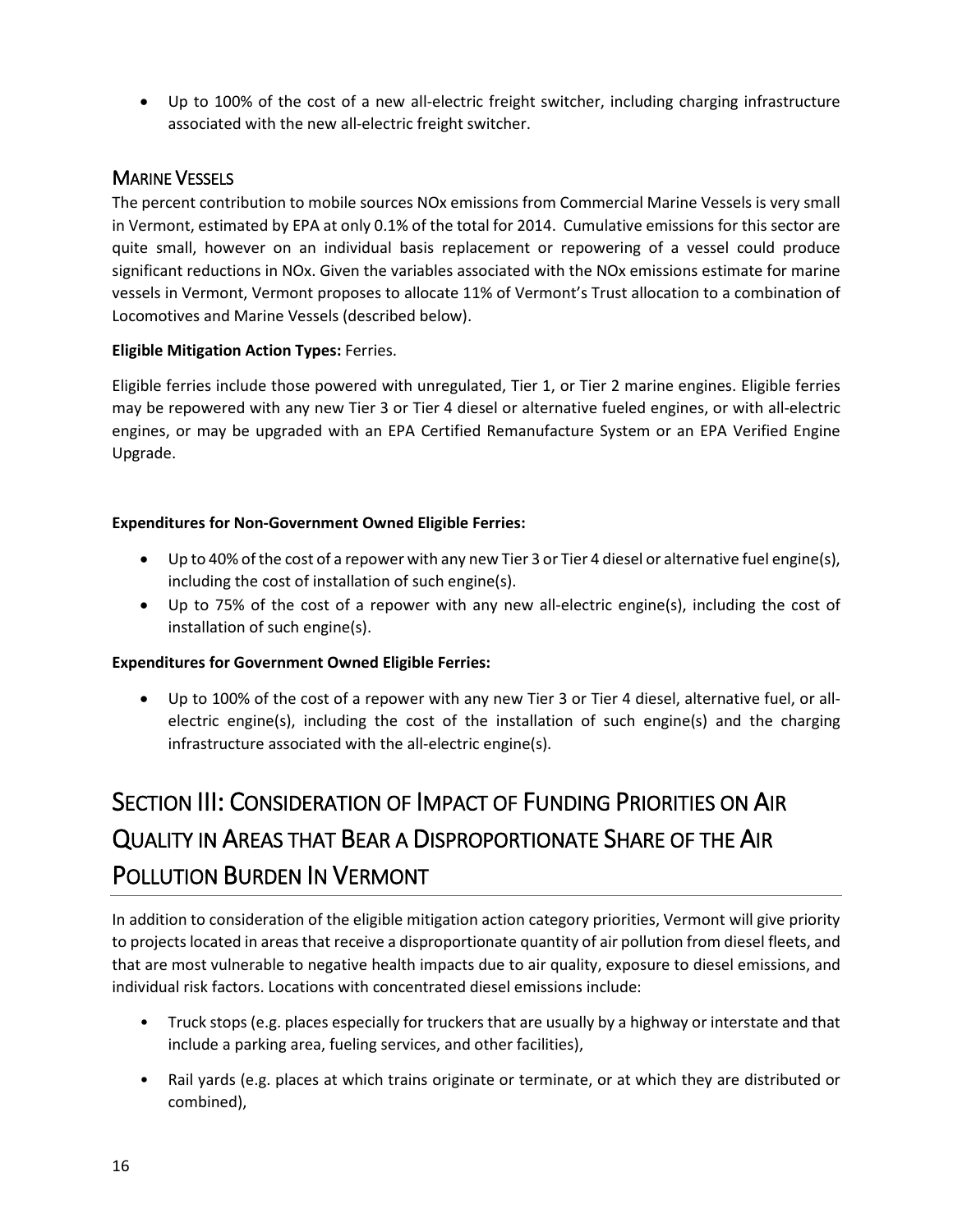- Terminals (e.g. freight or passenger stations at the end of carrier lines, or that serve as junctions at any point with other lines, that have facilities for the handling of freight and passengers),
- Construction sites (e.g. sites of ongoing large-scale commercial, industrial, or heavy civil construction),
- School bus depots/yards (e.g. parking areas and/or garages where school buses are stored and maintained, or where school buses queue),
- Airports,
- Areas near high diesel-powered vehicle traffic roadways (truck routes),
- Distribution centers (e.g. facilities that perform consolidation, warehousing, packaging, decomposition and other functions linked with handling freight, often in proximity to major transport routes or terminals, and which generate large amounts of truck traffic), and
- Truck and Bus maintenance facilities.

Locations where individuals may be more affected by diesel emissions include:

- Areas with poor air quality;
- Areas with high concentrations of human activity in close proximity to diesel emission sources;
- Areas with high numbers of children or older adults, including schools, childcare facilities, senior housing communities, and medical or assisted living facilities;
- Areas where the population experiences high prevalence of respiratory or cardiovascular disease; and
- Over-burdened and under-resourced communities.

### <span id="page-16-0"></span>SECTION IV: EXPECTED RANGES OF EMISSIONS BENEFITS IN VERMONT

The retrofit (for the DERA option), repower, or replacement of eligible vehicles and equipment may provide a wide range of emission benefits based on many variables, including the type of vehicle or engine replaced, the initial age of the engine, and the engine power rating.

Expected general benefits include, but are not limited to:

- Reduced public exposure to diesel engine exhaust, which the EPA classifies as *likely to be carcinogenic* to humans, by inhalation from environmental exposures,
- Improved ambient air quality and human health in communities located in areas that bear a disproportionate share of the air pollution burden, as well as benefits to the local economy, and the welfare of residents in such communities,
- Tons of air pollution reduced over the lifetime of the engines/vehicles, specifically, NOx, PM2.5, air toxics, and greenhouse gases, and
- Net reduction in gallons of diesel fuel and/or other fossil fuels used.

Specific emissions benefits from each eligible category include (based on current EPA exhaust emission standards for NOx):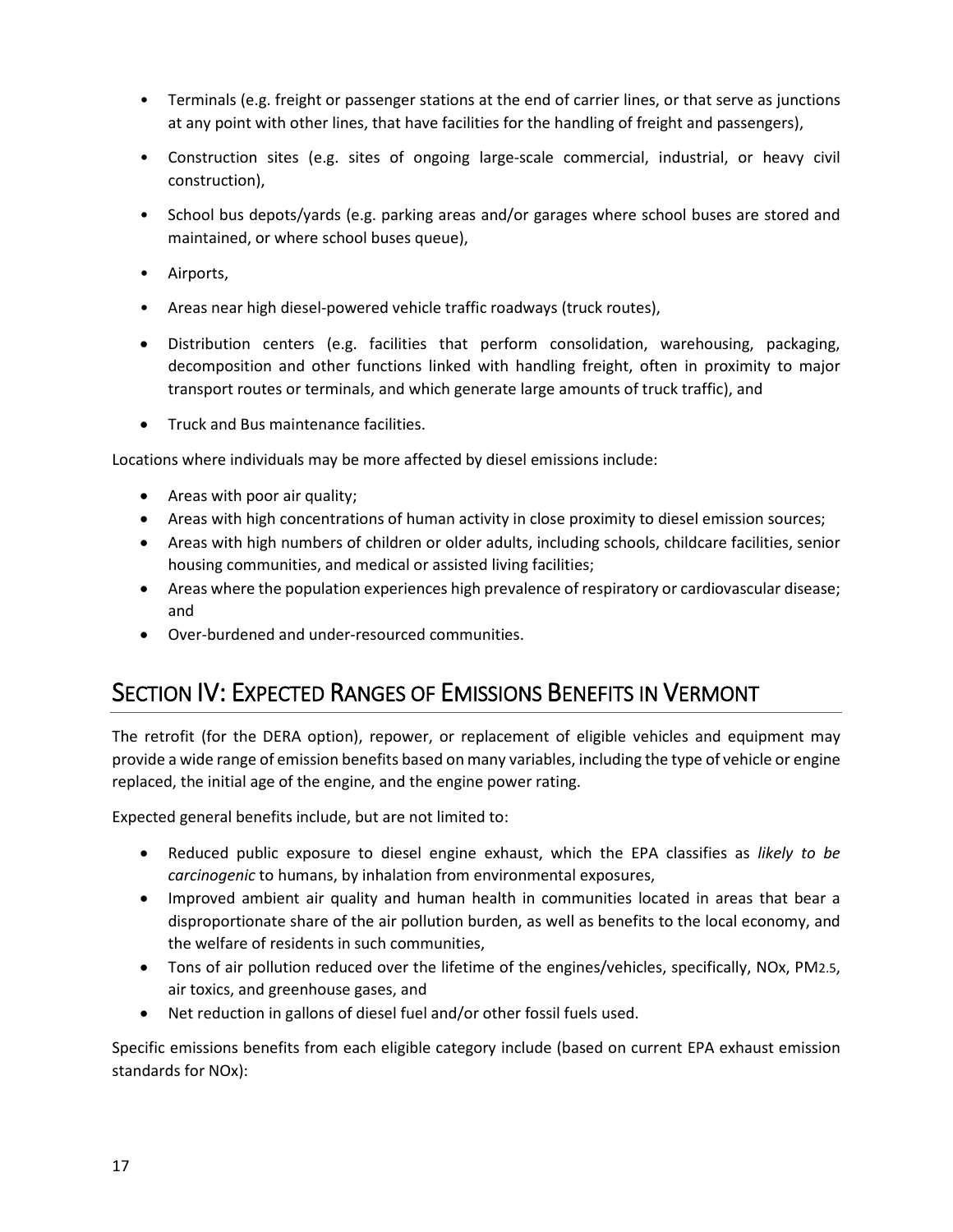- Heavy duty highway vehicles (examples include eligible large and medium trucks, school buses and transit buses) may provide up to a 96% reduction in NOx emissions per vehicle, based on replacing a model year 1992 diesel engine with a model year 2017 diesel engine,
- Locomotives, replacing the oldest (Tier 0) engine with the newest (Tier 4) engine may provide up to an 89% NOx reduction per engine,
- Commercial marine vessels, an upgrade or repower of a ferry engine may provide up to an 80% NOx reduction for each vessel,
- Non-road equipment (forklifts and airport ground support equipment) replacements may provide up to a 100% reduction in NOx tailpipe emissions per piece of equipment, based on replacing a diesel engine or piece of equipment with an all-electric model,
- Non-road equipment (under the DERA option) replacements, depending on the type of equipment and engine power rating, may provide between a 20% and 95% reduction in NOx emissions for each engine.
- EVSE installations will promote the expansion of the electric vehicle market in Vermont by providing the infrastructure critical to the more widespread adoption of these vehicles. This expansion will help to mitigate NOx emitted by the light duty vehicle fleet, which is the largest contributing sector in the state. Exact NOx emissions benefits from each installation will vary, depending on utilization of the installation, the type of vehicles charged and the source of the electricity used to charge the vehicles. Replacing a light-duty passenger vehicle with a Plug-in Hybrid Electric Vehicle (PHEV) or a Battery Electric Vehicle (BEV) may provide a 40 – 76% reduction in NO<sub>x</sub> emissions<sup>14</sup>.

These anticipated ranges of emission reductions as well as anticipated energy, economic, and health benefits, are used to inform the plan's funding priorities, categories of eligible mitigation projects, and funding allocation considerations for each category of eligible mitigation projects. It is important to note that the range of emission benefits mentioned above are for individual engines and actual NOx emissions reductions will vary based on the type of projects received for funding consideration and the eligible mitigation projects ultimately funded. However, to achieve the goal of the BMP, it is a priority to fund sizeable projects designed to achieve the greatest emission reduction for the dollar (i.e., capital cost effectiveness in dollars/pound), and to act as a catalyst for public and private investments into vehicular retrofit, repower and replacement to further mitigate NOx and other air pollutant emissions.

### <span id="page-17-0"></span>OPPORTUNITIES FOR PUBLIC INVOLVEMENT AND NEXT STEPS

The Partial Consent Decree requires that Vermont involve the public in its development of the BMP, and Vermont plans to engage in this public process prior to submittal to the Trustee. Therefore, Vermont seeks comments related to the required elements of the proposed BMP, including how to utilize Vermont's funding allocation to meet the purpose of the EMT as stated in Appendix D, which is to be used to fund "environmental mitigation projects that reduce emissions of NOx" where affected VW vehicle were, are, or will be operated. Vermont also seeks comments on the Proposed Funding Priorities

<span id="page-17-1"></span><sup>&</sup>lt;sup>14</sup> This emissions benefit calculation assumes 0.32 kWh/mi for the BEV and 0.367 kWh/mi for the PHEV, 55% miles on electricity for the PHEV, an annual VMT of 12,000 miles, an electricity generation NOx rate of 0.00035 lbs/kWh, and an average auto emission factor for NOx of 0.00047 lbs/mi (2013 model year). Source: US DOE Alternative Fuels Data Center, 2015 ISO-NE Average Annual NOx Emissions Rate, and ARB – Emission factor Table 3A – Methods to Find the Cost Effectiveness of Funding Air Quality Projects.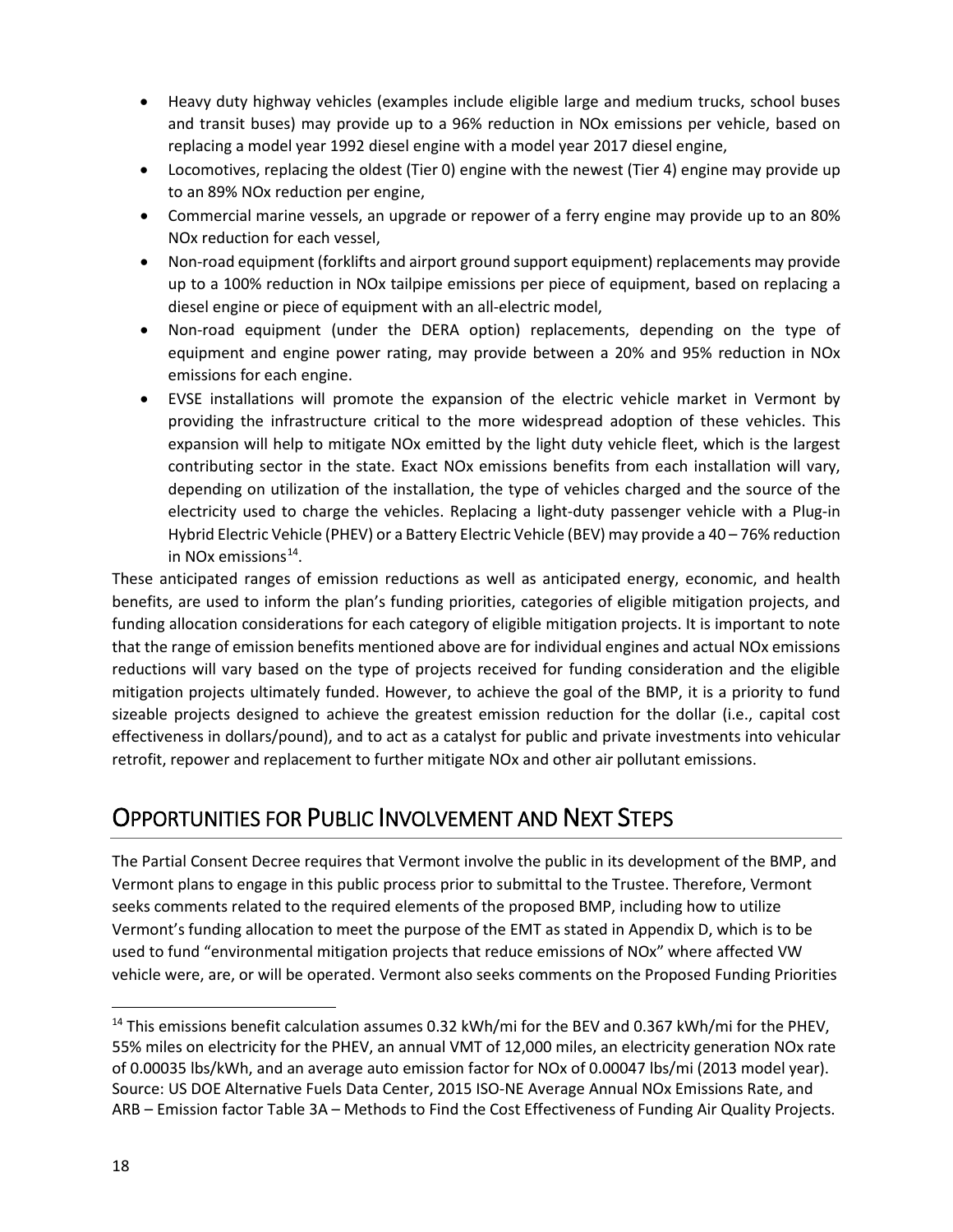listed in Section 1 of the proposed BMP, with the intent that these priorities may be used to inform the project prioritization and selection criteria for proposed projects to be funded from Vermont's allocation of the EMT.

#### <span id="page-18-0"></span>PUBLIC INFORMATIONAL MEETINGS

Vermont will hold a public meeting to provide information on the eligible mitigation projects and the process associated with Vermont's allocation of the EMT, and to accept public comments on the Proposed BMP. The public meeting with be held on **December 13, 2017 at 10:30am** in the Montpelier Room at the Agency of Natural Resources, Davis Building, 1 National Life Drive, Montpelier, Vermont 05620.

#### <span id="page-18-1"></span>PUBLIC COMMENT

Vermont will accept verbal public comments at the public meeting scheduled as described above, and will accept written public comments until **January 13, 2018**. The Agency of Natural Resources has compiled a series of detailed questions in a fillable form that we welcome the public to use for providing specific feedback on proposed priorities for the use of the Trust funds. To access the online fillable form, please visit[: http://dec.vermont.gov/air-quality/vw.](http://dec.vermont.gov/air-quality/vw) Written public comments can also be submitted:

By mail:

VW Environmental Mitigation Trust Attn: Deirdra Ritzer The Vermont Agency of Natural Resources Department of Environmental Conservation Air Quality and Climate Division 1 National Life Drive, Davis 2 Montpelier, VT 05620

By email:

anr.decvwmitigation@vermont.gov

By fax:

(802) 828-1250

<span id="page-18-2"></span>All public comments (verbal and written) will be made available to the public once the BMP is finalized.

#### FINALIZATION OF MITIGATION PLAN

Vermont will finalize the BMP following the close of the public comment period. All comments submitted will be made publicly available. Once the Plan is finalized it will be published online and submitted to the EMT Trustee in accordance with the timeline prescribed in the Partial Content Decree (30 days prior to Vermont making its first funding request to the EMT Trustee). Note that the BMP is subject to change, as described above, in the event that Vermont's goals or priorities need to change to adapt to eligible mitigation project interest, funding and feasibility. In the event that any major components of the finalized